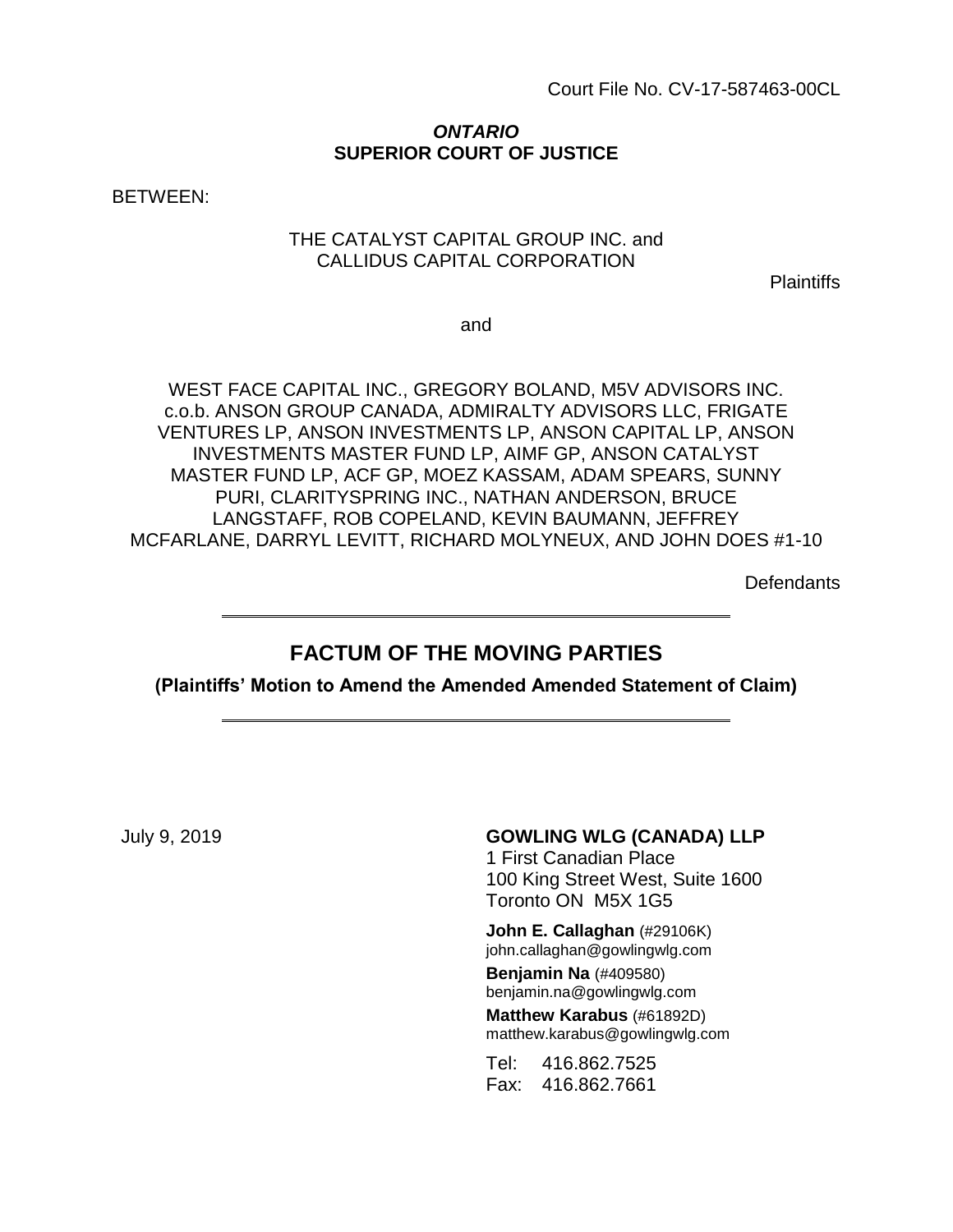#### - 2 -

### **MOORE BARRISTERS**

Professional Corporation 393 University Avenue, Suite 1600, Toronto ON M5G 1E6

**David C. Moore** (#16996U) david@moorebarristers.com

Tel: 416.581.1818 x.222 Fax: 416.581.1279

Lawyers for the plaintiffs

TO: **Service List**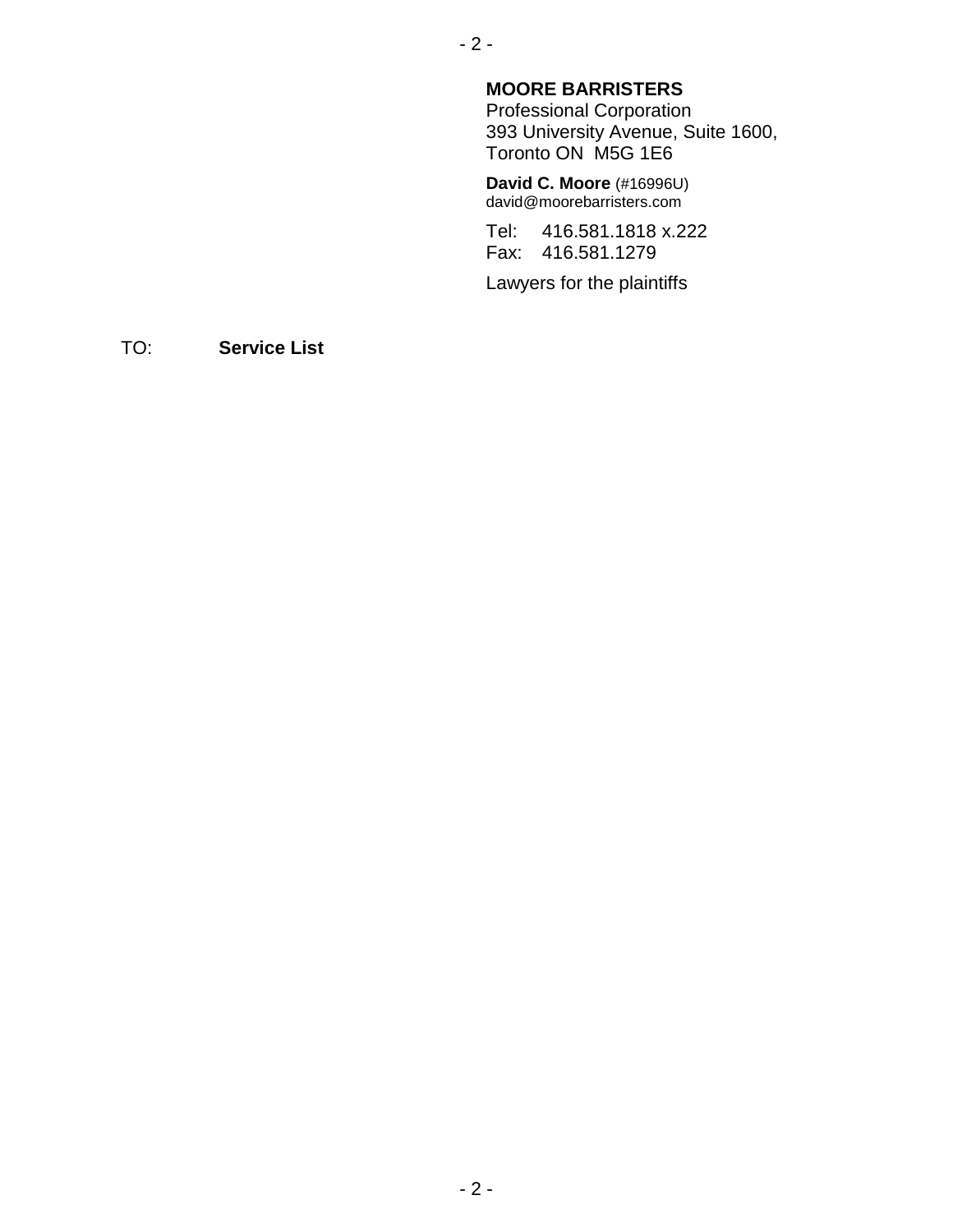Court File No. CV-17-587463-00CL

#### *ONTARIO* **SUPERIOR COURT OF JUSTICE**

BETWEEN:

### THE CATALYST CAPITAL GROUP INC. and CALLIDUS CAPITAL CORPORATION

**Plaintiffs** 

and

WEST FACE CAPITAL INC., GREGORY BOLAND, M5V ADVISORS INC. c.o.b. ANSON GROUP CANADA, ADMIRALTY ADVISORS LLC, FRIGATE VENTURES LP, ANSON INVESTMENTS LP, ANSON CAPITAL LP, ANSON INVESTMENTS MASTER FUND LP, AIMF GP, ANSON CATALYST MASTER FUND LP, ACF GP, MOEZ KASSAM, ADAM SPEARS, SUNNY PURI, CLARITYSPRING INC., NATHAN ANDERSON, BRUCE LANGSTAFF, ROB COPELAND, KEVIN BAUMANN, JEFFREY MCFARLANE, DARRYL LEVITT, RICHARD MOLYNEUX, AND JOHN DOES #1-10

**Defendants** 

# **FACTUM OF THE MOVING PARTIES**

**(Plaintiffs' Motion to Amend the Amended Amended Statement of Claim)**

# **PART I – OVERVIEW**

1. The Plaintiffs, The Catalyst Capital Group Inc. ("**Catalyst**") and Callidus Capital Corporation ("**Callidus**"), seek an Order granting leave to amend the Amended Amended Statement of Claim to substitute Gerald Duhamel ("**Duhamel**"), Andrew Levy ("**Levy**"),

George Wesley Voorheis ("**Voorheis**"), Bruce Livesey ("**Livesey**") and Canaccord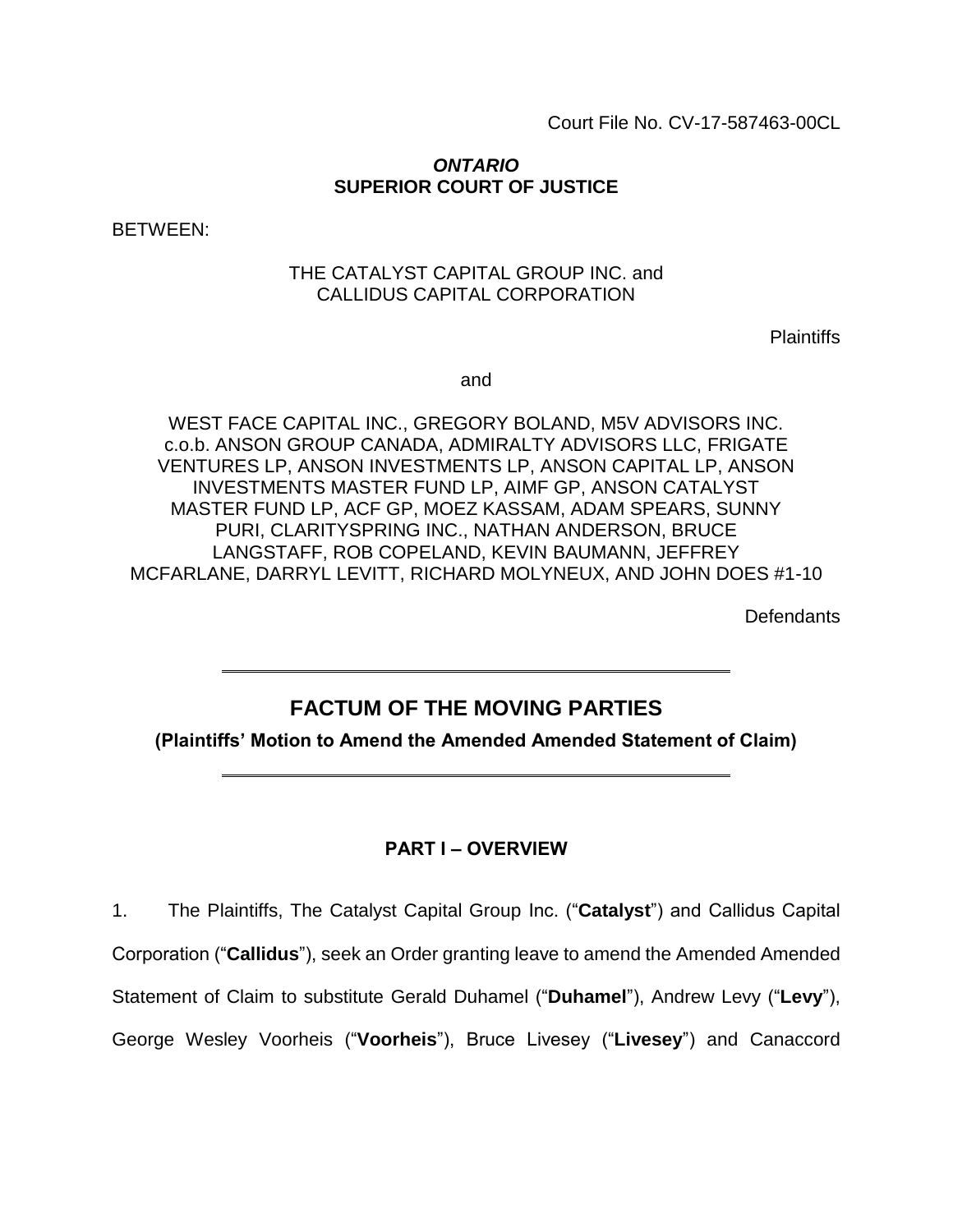Genuity Corp. ("**Canaccord Genuity**") for John Does #1-5 based on facts that are relevant to the matters in issue in the action (the "**Action**").

#### **PART II – SUMMARY OF FACTS**

### **A. Procedural History of the Action**

2. By Statement of Claim issued on November 7, 2017, the Plaintiffs plead that the Defendants are liable for acts and omissions relating to the short selling shares in Callidus as well as spreading negative rumors and publishing a defamatory article in a coordinated effort to harm the Plaintiffs. The Plaintiffs claim damages in the Action for civil conspiracy, defamation, injurious falsehood, intentional interference with economic relations, and unjust enrichment.<sup>1</sup>

3. At paragraph 85 of the Amended Amended Statement of Claim, the Plaintiffs allege, *inter alia*, that the Wolfpack Conspirators,<sup>2</sup> the Guarantor Conspirators,<sup>3</sup> Langstaff and Copeland entered into a conspiracy to harm Catalyst and Callidus by:

- (a) spreading false information by rumours through the Bay Street rumour mill;
- (b) filing false "whistleblower" complaints against Callidus with the Ontario Securities Commission and the United States Securities and Exchange

 $\overline{a}$ <sup>1</sup> Affidavit of Gretel Best, affirmed July 4, 2019 ("**Best Affidavit**") at para 3, Motion Record of the Moving Parties ("**MMR**") Tab 2 at p. 97

<sup>2</sup> Paragraph 23 of the Amended Amended Statement of Claim identifies the "Wolfpack Conspirators" as West Face, Gregory Boland, the Anson Defendants, Clarityspring Inc. and Nathan Anderson: Amended Amended Statement of Claim, Exhibit A to the Best Affidavit, MMR Tab 2A at p. 116

<sup>3</sup> Paragraph 31 of the Amended Amended Statement of Claim identifies the "Guarantor Conspirators" as Kevin Baumann, Jeffrey McFarlane, Darryl Levitt and Richard Molyneux: Amended Amended Statement of Claim, Exhibit A to the Best Affidavit, MMR Tab 2A at p.117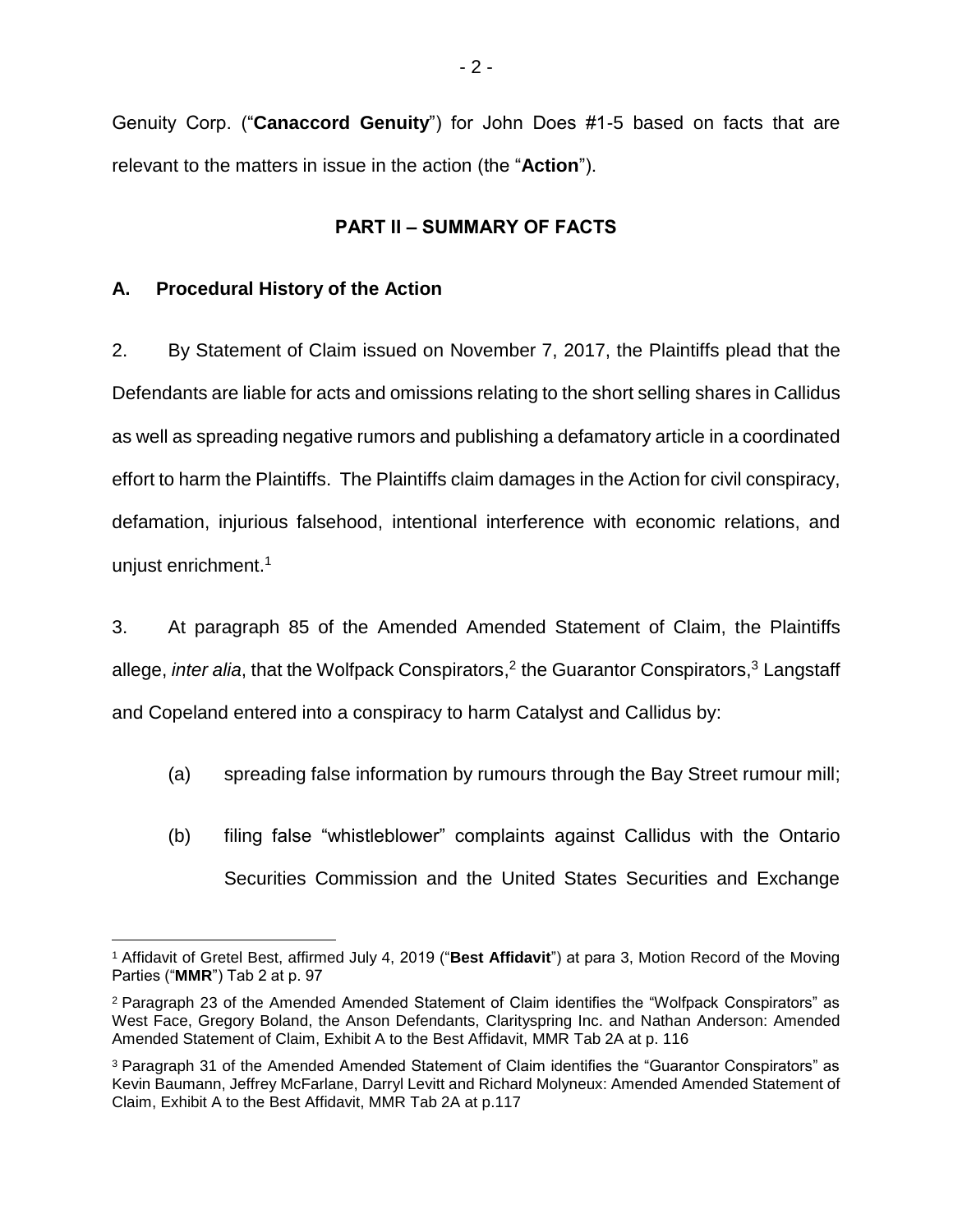Commission by certain of the Guarantor Conspirators to "confirm" the rumours;

- (c) disclosing the existence and substance of the allegations contained in the complaints to the media and to the police to generate media interest;
- (d) taking short positions, directly or indirectly, in the common shares of Callidus (the "**Callidus Shares**");
- (e) publishing a false and defamatory article in the Wall Street Journal on August 9, 2017, timed to be released near the end of the trading day, in order to cause a rapid decline in the price of the Callidus Shares; and
- (f) closing out of their naked short positions at the expense of the market value of Callidus.<sup>4</sup>

4. A motion to strike has been decided in this Action (discussed in more detail below). Otherwise, the Defendants who have not delivered a defence in the main Action have not yet been noted in default and documentary discovery and examinations for discovery have not taken place.<sup>5</sup>

#### **B. The Motion to Strike**

 $\overline{a}$ 

5. On October 29, 2018, Justice Wilton-Siegel heard a motion by the Anson Defendants, Richard Molyneux ("**Molyneux**"), Darryl Levitt ("**Levitt**"), Clarityspring Inc.

<sup>4</sup> Best Affidavit, para 4, MMR Tab 2 at p. 97

<sup>5</sup> Best Affidavit, para 25-26, MMR Tab 2 at p. 104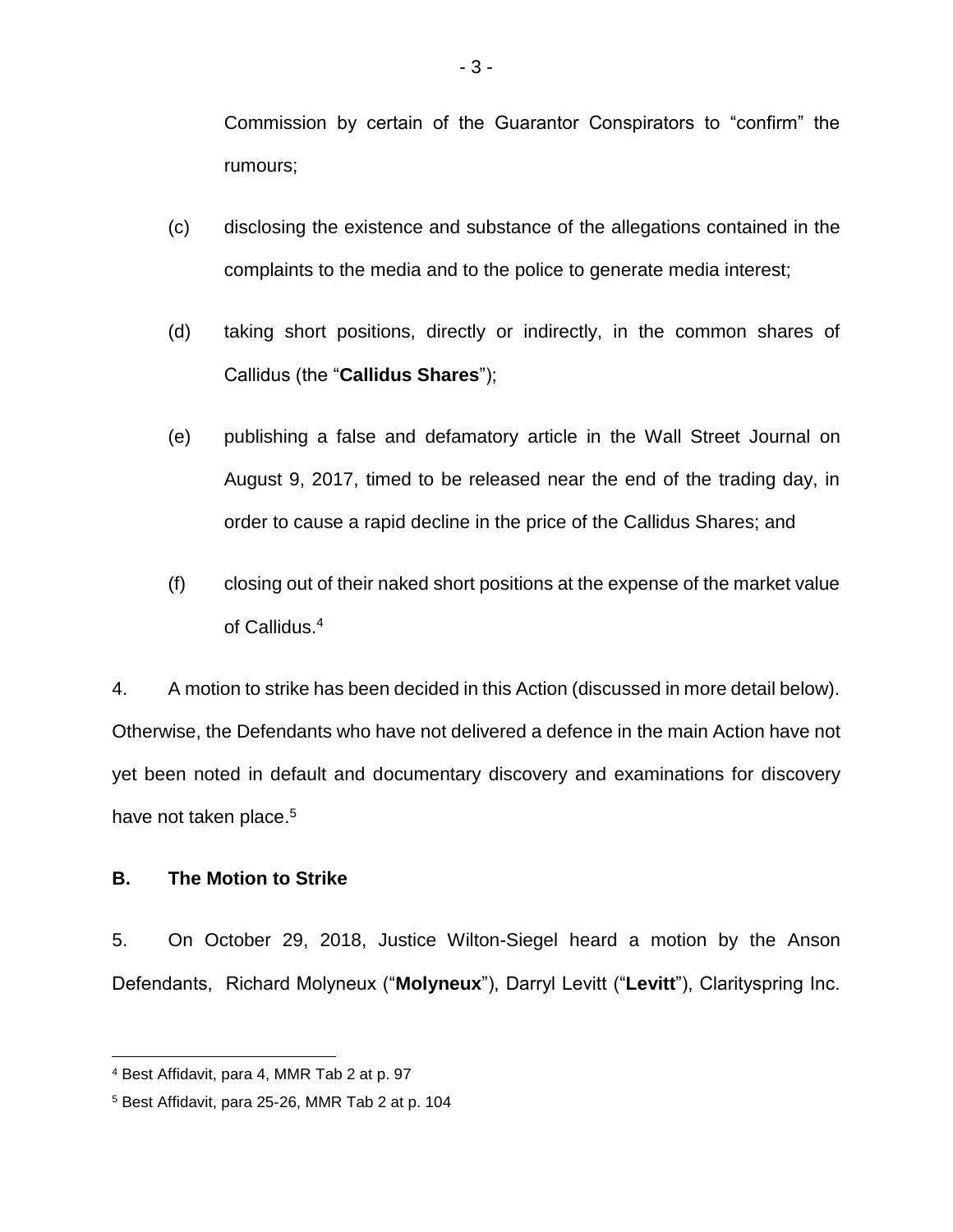("**Clarity**") and Nathan Anderson ("**Anderson**"), Rob Copeland, and Kevin Baumann (collectively, the "**Moving Defendants**") brought motions to strike the Statement of Claim and, in the alternative for particulars.<sup>6</sup>

6. By reasons for decision dated January 9, 2019, Justice Wilton-Siegel dismissed the Moving Defendants' motion in part. Justice Wilton-Siegel did not strike the Plaintiffs' pleading of civil conspiracy, but did strike the following parts of the Plaintiffs' claim:

- (a) defamation, intentional interference with economic relations, and unjust enrichment as against the Moving Defendants; and
- (b) civil conspiracy against the Moving Defendant Moez Kassam. 7

7. A dispute arose with the Moving Defendants as to whether the Plaintiffs were entitled to amend the Statement of Claim in respect of those claims that were struck by Justice Wilton-Siegel.<sup>8</sup>

8. Justice Wilton-Siegel subsequently confirmed at a 9:30 Chambers Appointment on May 15, 2019 that leave to amend the claims that had been struck was granted and also directed the Plaintiffs to deliver their amended claim within 30 days.<sup>9</sup>

 $\overline{a}$ <sup>6</sup> Best Affidavit, para 4, MMR Tab 2 at p. 99

<sup>7</sup> Reasons for Decision of Wilton-Siegel J. dated January 9, 2019, Exhibit B to the Best Affidavit, MMR Tab 2B

<sup>8</sup> Best Affidavit, para 9, MMR Tab 2 at p. 99

<sup>9</sup> Best Affidavit, para 18, MMR Tab 2 at p. 102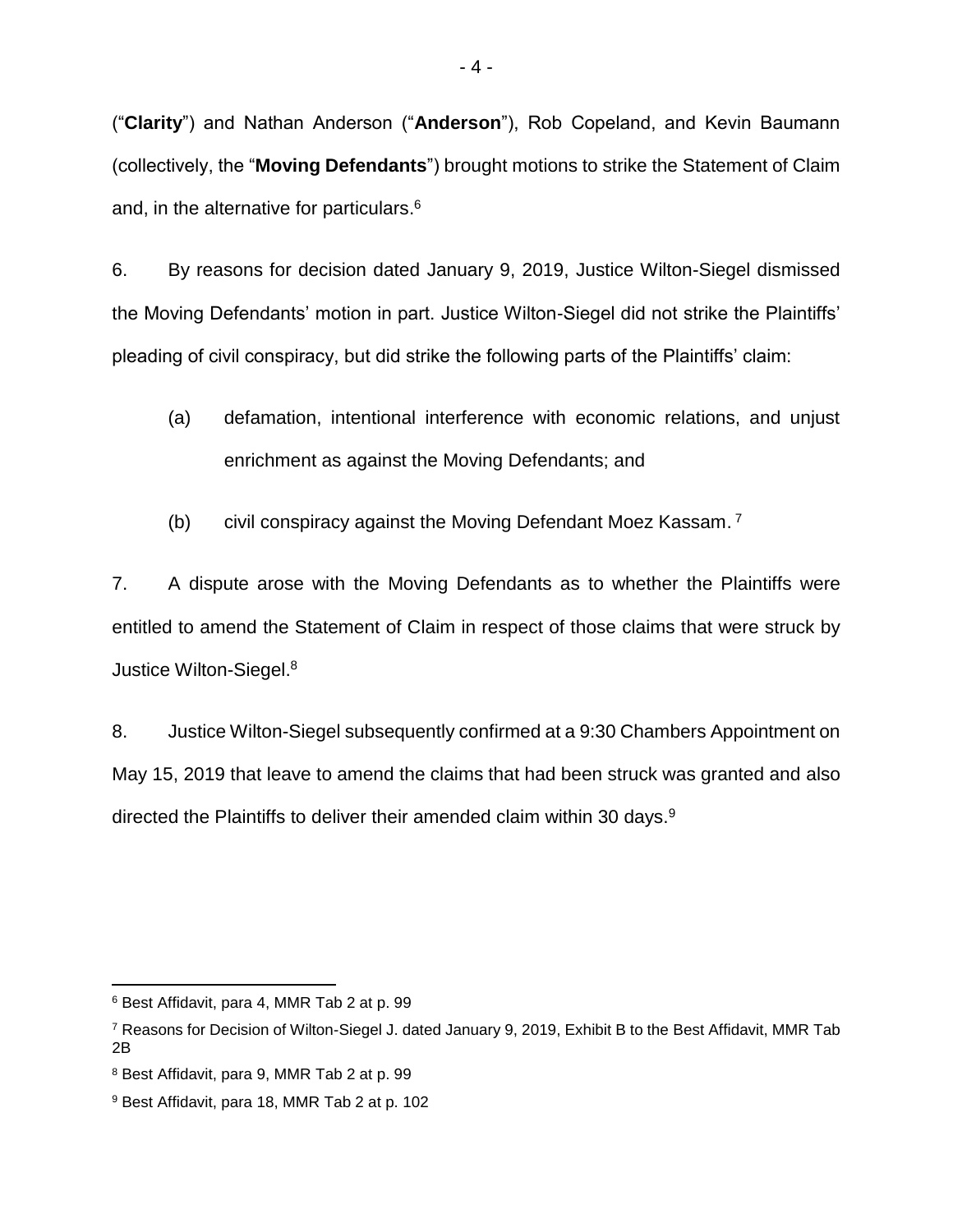#### **C. The Levitt Documents**

9. On January 18, 2016, Callidus commenced an action to enforce a personal guarantee against Levitt and Molyneux in respect of a loan to Fortress Resources LLC (the "**Guarantor Action**").<sup>10</sup>

10. In the Guarantor Action, Callidus brought a motion for summary judgment. On June 21, 2018, Callidus cross-examined Levitt on his affidavit sworn May 11, 2017, delivered in response to the summary judgment motion.<sup>11</sup>

11. On October 19, 2018, Callidus brought a motion for an Order directing, *inter alia*, Levitt to respond to certain of the undertakings given, questions taken under advisement, and questions refused on his cross-examination held on June 21, 2018.<sup>12</sup>

12. By orders dated January 7 and February 12, 2019, Justice Chiappetta ordered Levitt to, *inter alia*, respond to certain undertakings given and questions refused on his cross-examination, including producing all correspondence between himself, Jeffrey McFarlane, Kevin Baumann, and Gerald Duhamel.<sup>13</sup>

13. In purported compliance with the orders of Justice Chiappetta, Levitt produced approximately 2,600 pages of documents (the "**Levitt Documents**").<sup>14</sup>

<sup>10</sup> Best Affidavit, para 10, MMR Tab 2 at p. 100

<sup>11</sup> Best Affidavit, para 11, MMR Tab 2 at p. 100

<sup>12</sup> Best Affidavit, para 12, MMR Tab 2 at p. 100

<sup>13</sup> Best Affidavit, para 13-14, MMR Tab 2 at p. 100-101

<sup>14</sup> Best Affidavit, para 16, MMR Tab 2 at p. 101-102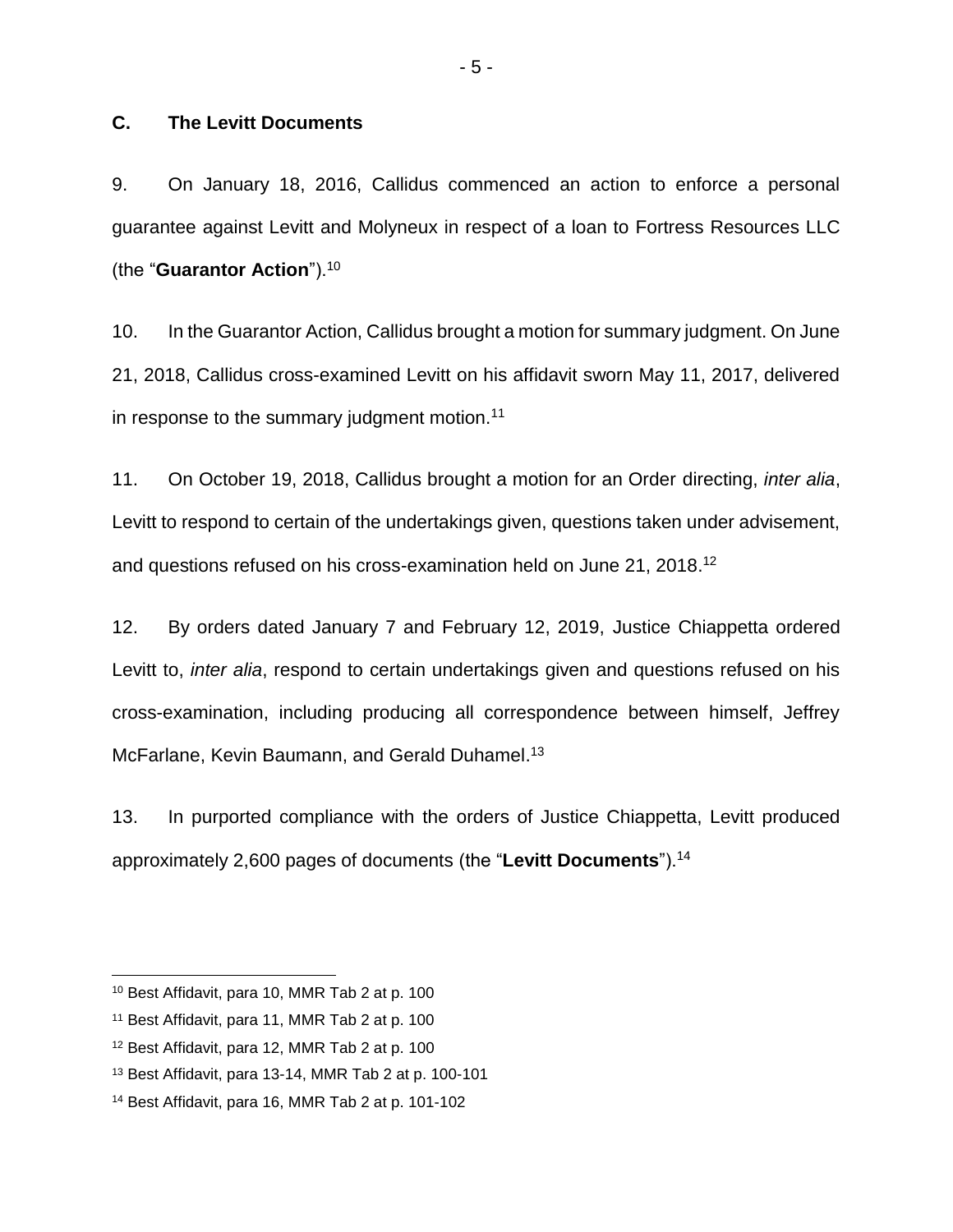14. On April 18, 2019, the Plaintiffs amended the statement of claim to plead further facts particularizing the conspiracy claim based in part on the facts revealed in the Levitt Documents. The Plaintiffs did not amend their claims for defamation or any other parts of the claim that had been struck by Justice Wilton-Siegel, until the dispute over whether his Honour granted leave to amend was resolved.<sup>15</sup>

#### **D. The Langstaff Documents**

15. On October 25, 2018, Justice Hainey ordered that the Plaintiffs and Defendant Bruce Langstaff ("**Langstaff**") deliver affidavits of documents restricted to documents specific to Langstaff, within 60 days of the close of the pleadings in the Langstaff aspect of the case.<sup>16</sup>

16. In accordance with Justice Hainey's Order, the Plaintiffs delivered their list of documents and productions relevant to Langstaff on January 30, 2019.<sup>17</sup>

17. On May 14, 2019, Langstaff delivered his Affidavit of Documents, sworn April 1, 2019, and Schedule "A" productions, which consist of approximately 330 pages of documents (the "**Langstaff Documents**").<sup>18</sup>

18. On June 14, 2019, in accordance with Justice Wilton-Siegel's direction, the Plaintiffs delivered an Amended Amended Statement of Claim to plead further facts

<sup>15</sup> Best Affidavit, para 17, MMR Tab 2 at p. 102

<sup>&</sup>lt;sup>16</sup> Order of Justice Hainey dated October 25, 2018, Exhibit H to the Best Affidavit, MMR Tab 2H

<sup>17</sup> Best Affidavit, para 21, MMR Tab 2 at p. 103

<sup>18</sup> Best Affidavit, para 23, MMR Tab 2 at p. 102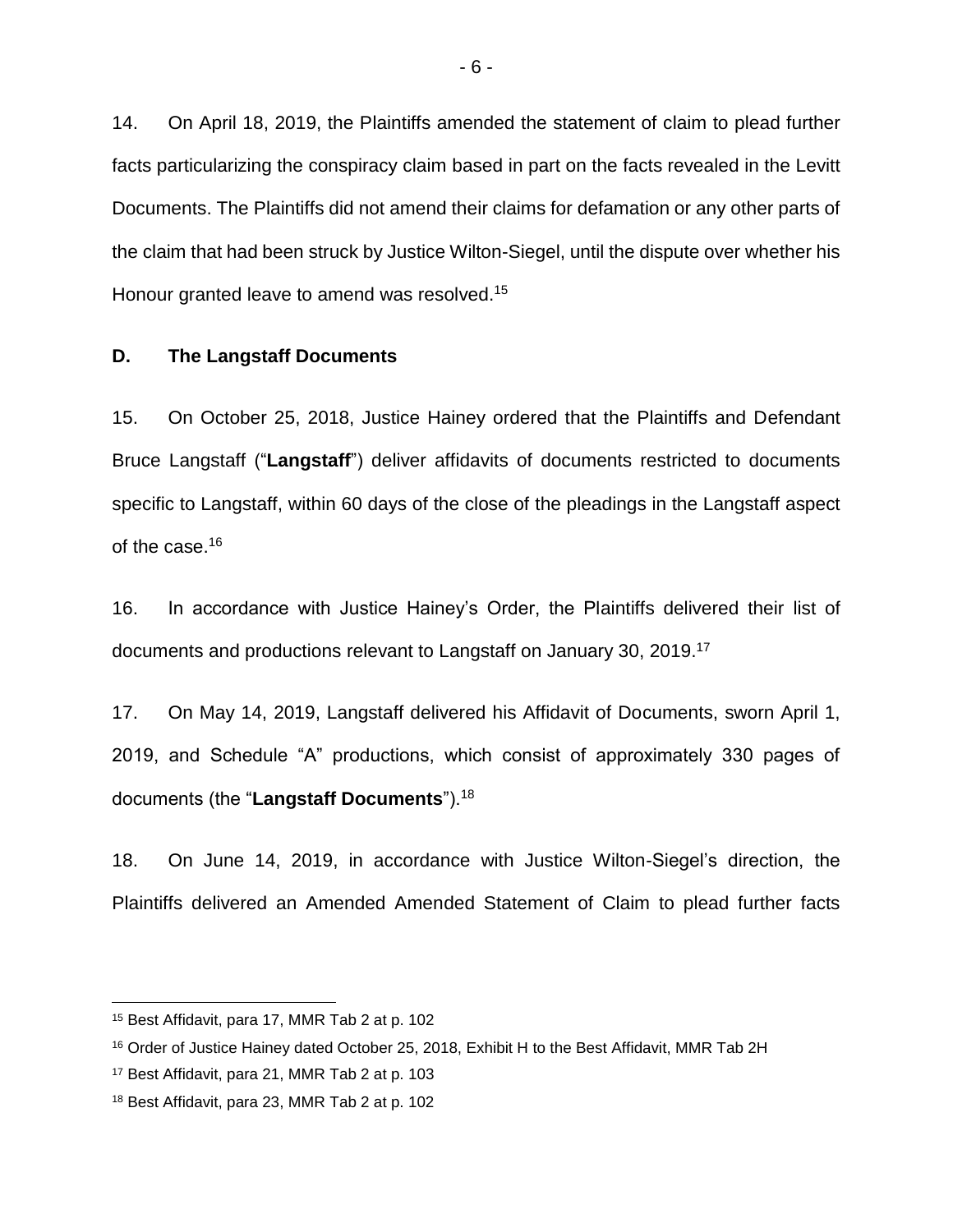particularizing the defamation claim and other claims that had been struck by Justice Wilton-Siegel.<sup>19</sup>

### **PART III – LAW AND ARGUMENT**

### **A. Issue to be Determined**

19. The issue to be determined on this motion is whether this Court ought to grant leave to the Plaintiffs to amend the Amended Amended Statement of Claim to substitute Duhamel, Levy, Voorheis, Livesey and Canaccord Genuity for John Does #1-5.

### **B. The Test to be Applied**

20. Rule 5.04(2) of the *Rules of Civil Procedure* permits a court "by order to add, delete or substitute a party or correct the name of a party incorrectly named, on such terms as are just, unless prejudice would result that could not be compensated for by costs or an adjournment."<sup>20</sup>

21. The test for adding or substituting a party under Rule 5.04(2) is:

- (a) The proposed amendment must meet all of the tests under Rule 26.01 (namely the amendment must, *inter alia*, disclose a reasonable cause of action and the other party must not suffer non-compensable prejudice);
- (b) Joinder should be appropriate under Rule 5.02(2) or required under Rule 5.03. The addition of the parties should arise out of the same transaction or

<sup>19</sup> Best Affidavit, para 19, MMR Tab 2 at p. 102

<sup>20</sup> *Rules of Civil Procedure*, Rule 5.04(2), Schedule "B" below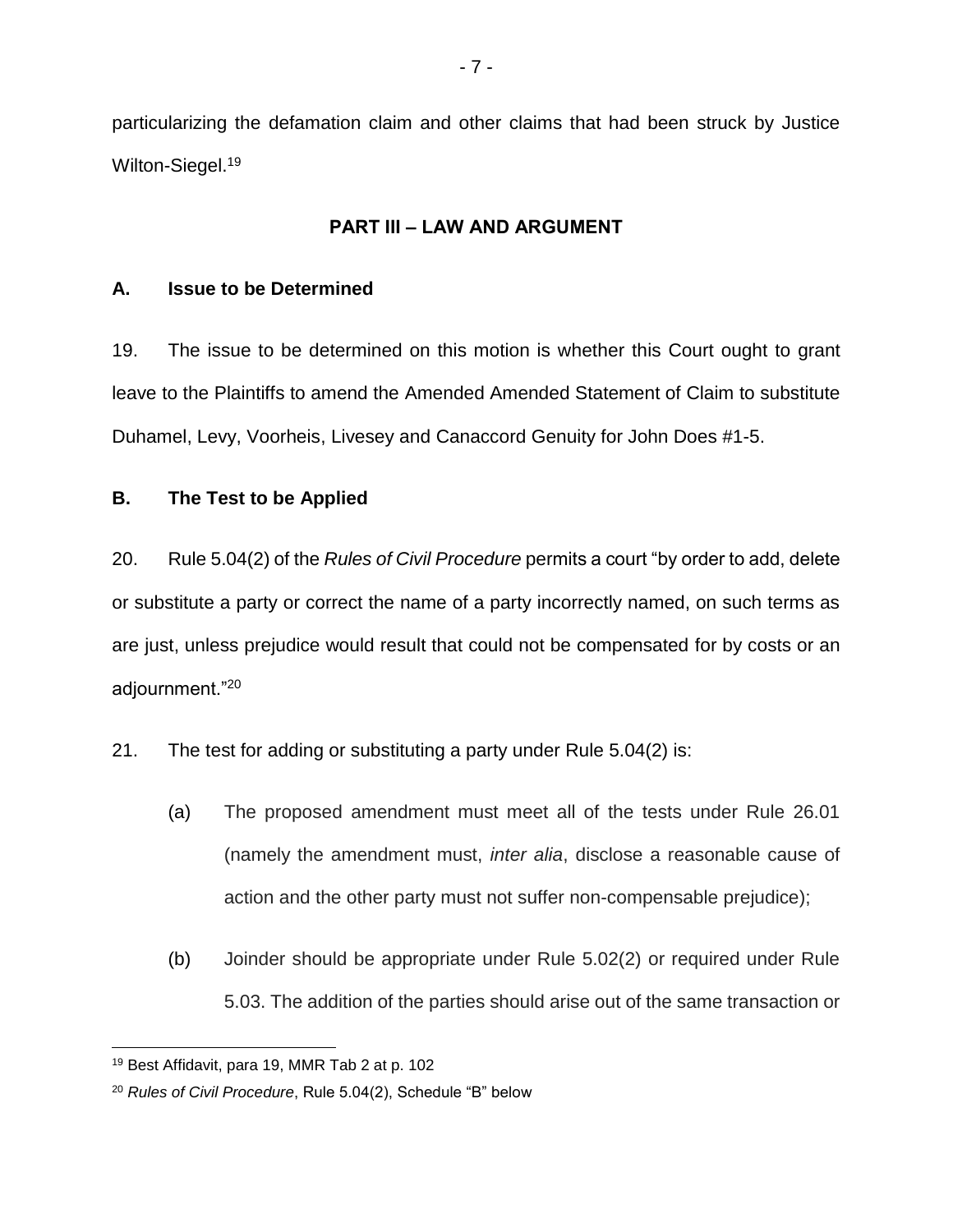occurrence, should have a question of law or fact in common, or the addition of the party should promote the convenient administration of justice;

- (c) Joinder should not be inappropriate under Rule 5.03(6) or 5.05. The addition of a party should not unduly delay or complicate a hearing or cause undue prejudice to the other party; and
- (d) Addition of a party will not be permitted if it is shown to be an abuse of process. Abuse of process will exist where the addition of a party is for an improper purpose such as solely to obtain discovery from them, to put unfair pressure on the other side to settle, to harass the other party or for purely tactical reasons. 21

# **C. The Test Under Rule 26.01 is Satisfied**

 $\overline{a}$ 

22. Rule 26.01 provides that, on a motion, the court shall grant leave to amend a pleading on such terms as are just, unless prejudice would result that could not be compensated for by costs or an adjournment. Under Rule 26.01, the court will grant the motion to amend unless:

- (i) The responding party would suffer non-compensable prejudice;
- (ii) The amending pleading is scandalous, frivolous, vexatious or an abuse of the court's process; or

<sup>21</sup> *Steel Tree Structures Ltd v Gemco Solar Inc*, 2016 ONSC 955 (Div Ct) at para 23-24 Book of Authorities of the Moving Parties ("**MBOA**") Tab 11, citing *Plante v Industrial Alliance Life Insurance Co*, [2003] OJ No 3034 (Master) MBOA Tab 7; *WCL Capital Group Inc v Google LLC*, 2019 ONSC 947 at para 17 MBOA Tab 12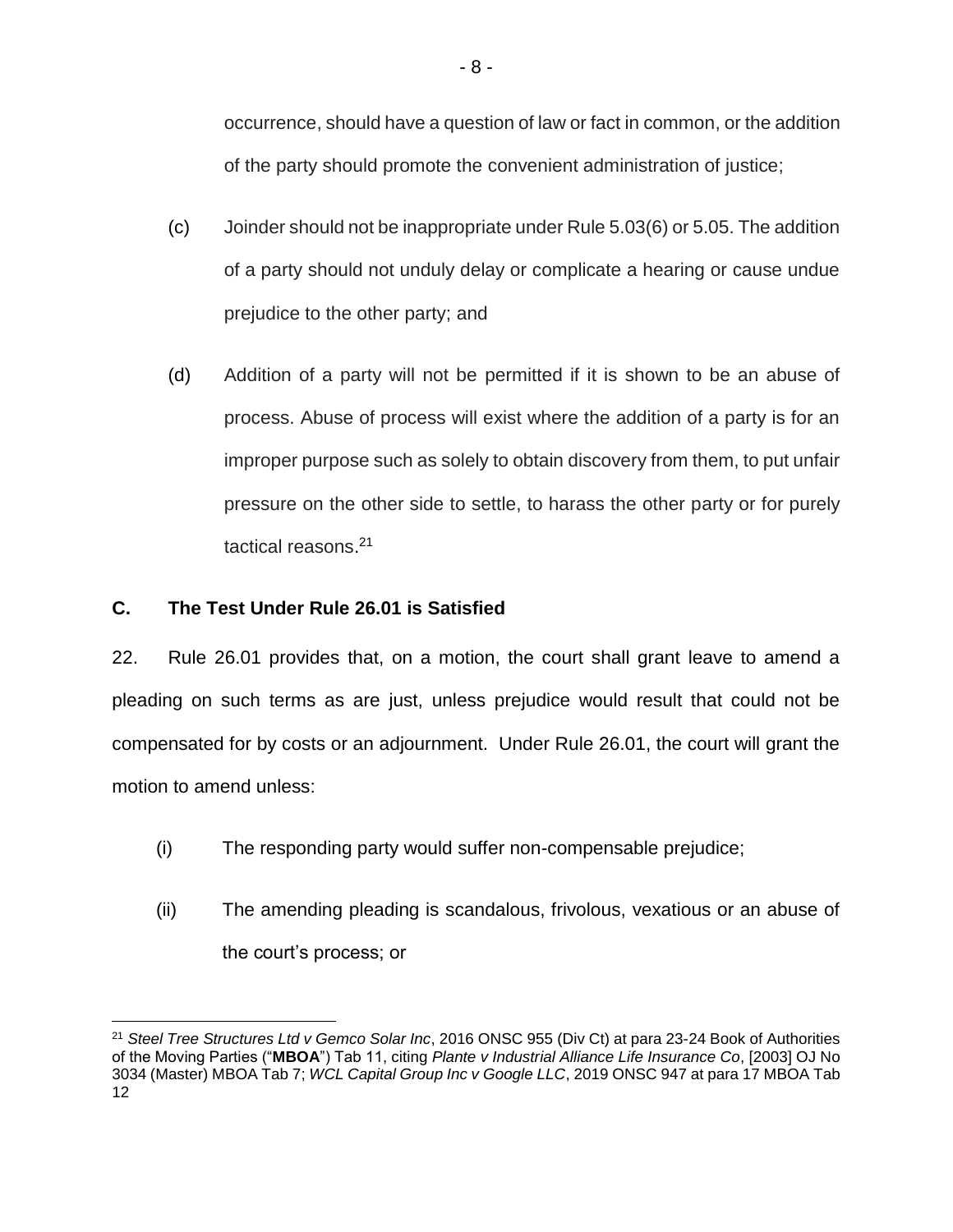(iii) The pleading discloses no reasonable cause of action.<sup>22</sup>

# **(i) Proposed Amendments do not Result in Non-Compensable Prejudice**

23. There is no evidence of any prejudice, let alone non-compensable prejudice, arising from the proposed amendments to the Amended Amended Statement of Claim

24. The onus lies upon the defendant to show non-compensable prejudice under the rules. Under Rule 26, it is an error in principle for the court to refuse an amendment in the absence of prejudice that could not be addressed with costs or an adjournment.<sup>23</sup>

25. The Court of Appeal in *Schembri v Way* has made it clear that the usual time and expense involved in litigation procedures do not constitute non-compensable prejudice.<sup>24</sup>

26. Delay without more is not prejudicial. $25$ 

 $\overline{a}$ <sup>22</sup> *Rooplal v Fodor*, 2018 ONSC 399, at para 41 MBOA Tab 8 citing *Plante v Industrial Alliance Life Insurance Co*, [2003] OJ No 3034 (Master) MBOA Tab 7

<sup>23</sup> *Steel Tree Structures Ltd v Gemco Solar Inc*, 2016 ONSC 955 (Div Ct) at para 23 MBOA Tab 11

<sup>24</sup> *Schembri v Way*, 2012 ONCA 620 at para 44 MBOA Tab 9

<sup>25</sup> Paul M. Perell & John W. Morden, *The Law of Civil Procedure in Ontario*, 1st ed (Markham, ON: LexisNexis Canada Inc., 2010) at 360 MBOA Tab 13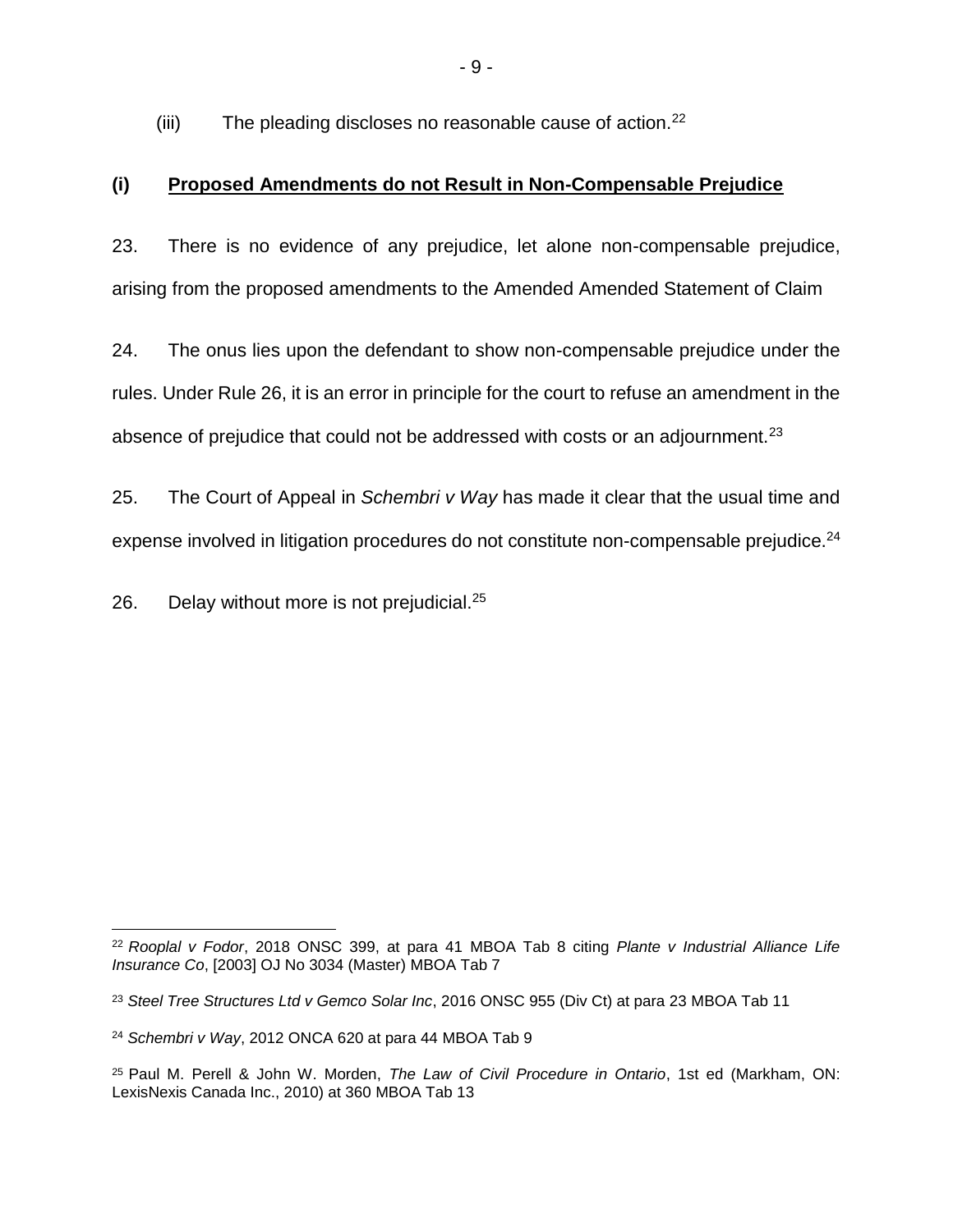#### **(ii) Proposed Amendments Disclose Reasonable Causes of Action**

27. Moreover, the pleadings proposed as against Duhamel, Levy, Voorheis, Livesey and Canaccord Genuity disclose tenable causes of action.

28. Because this is a motion to amend pleadings, the allegations in the pleading are taken to be true and provable.<sup>26</sup>

*(a) Conspiracy*

 $\overline{a}$ 

29. Justice Wilton Siegel has already determined that viable conspiracy claims have been advanced against the Defendants. The proposed Fresh as Amended Statement of Claim pleads that Duhamel, Levy, Voorheis, Livesey, and Langstaff / Canaccord Genuity were part of the group that engaged in this same conspiracy to cause injury to the Plaintiffs and destroy their business, including by causing the stock price of Callidus to drop.

30. *Duhamel:* Further particulars of Duhamel's participation in the conspiracy, where Duhamel is named individually (as opposed to collectively as one of the Guarantor Conspirators), are described in the proposed Fresh as Amended Statement of Claim,<sup>27</sup> including at paragraphs 48, 69(c), 74, 77, 80, 85, 102, 106, 108(a), 121(c), 127(a), 154. As pleaded, Duhamel joined and carried out acts in furtherance of the conspiracy, including,

<sup>26</sup> *Schembri v Way*, 2012 ONCA 620 at para 27 MBOA Tab 9; *Seaway Trust Co. v. Markle*, 1988 CarswellOnt 343 (Master) at para 51 MBOA Tab 10

<sup>&</sup>lt;sup>27</sup> Fresh as Amended Statement of Claim, Schedule "A" to the Notice of Motion, MMR Tab 1A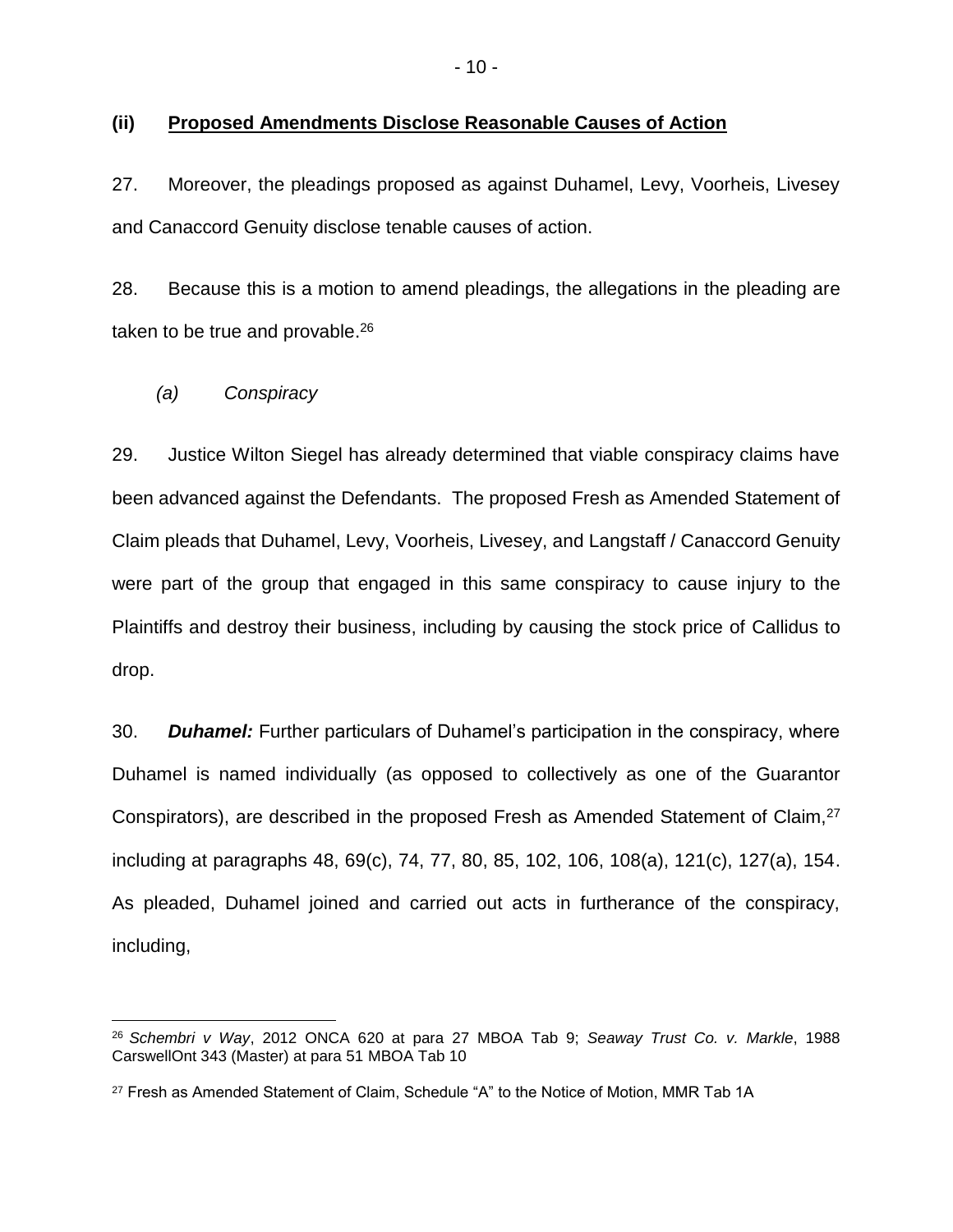- (a) providing approval to Levitt to advise Senior Litigation Counsel in the Enforcement Branch of the OSC that the Plaintiffs and their principal had been guilty of serious offences, including but not limited to fraudulent business and lending practices, penal offences in respect of Callidus's financial affairs, and other criminal or quasi-criminal misconduct; and
- (b) using the allegations of misconduct and impropriety made by Boland and West Face in communications with the OSC and JSOT to cause those bodies to institute an investigation and commence proceedings against the Plaintiff.

31. *Levy:* Further particulars of Levy's participation in the conspiracy, where Levy is named individually (as opposed to collectively as one of the Guarantor Conspirators), are described in the proposed Fresh as Amended Statement of Claim, <sup>28</sup> including at paragraphs 46, 55, 69(b), 72, 74, 75, 78, 79, 80, 106, 107(b), 121(b), 123, and 154. As pleaded, Levy joined and carried out acts in furtherance of the conspiracy, including

- (a) spreading false and disparaging allegations of misconduct and impropriety about the Plaintiffs which was used to fabricate allegations to the OSC and the SEC;
- (b) having discussions with Copeland during which he made false and defamatory statements about the Plaintiffs and their business practices.

32. *Voorheis:* Further particulars of Voorheis' participation in the conspiracy, where Levy is named individually (as opposed to collectively as one of the Wolfpack Conspirators), are described in the proposed Fresh as Amended Statement of Claim,<sup>29</sup>

<sup>&</sup>lt;sup>28</sup> Fresh as Amended Statement of Claim, Schedule "A" to the Notice of Motion, MMR Tab 1A

<sup>&</sup>lt;sup>29</sup> Fresh as Amended Statement of Claim, Schedule "A" to the Notice of Motion, MMR Tab 1A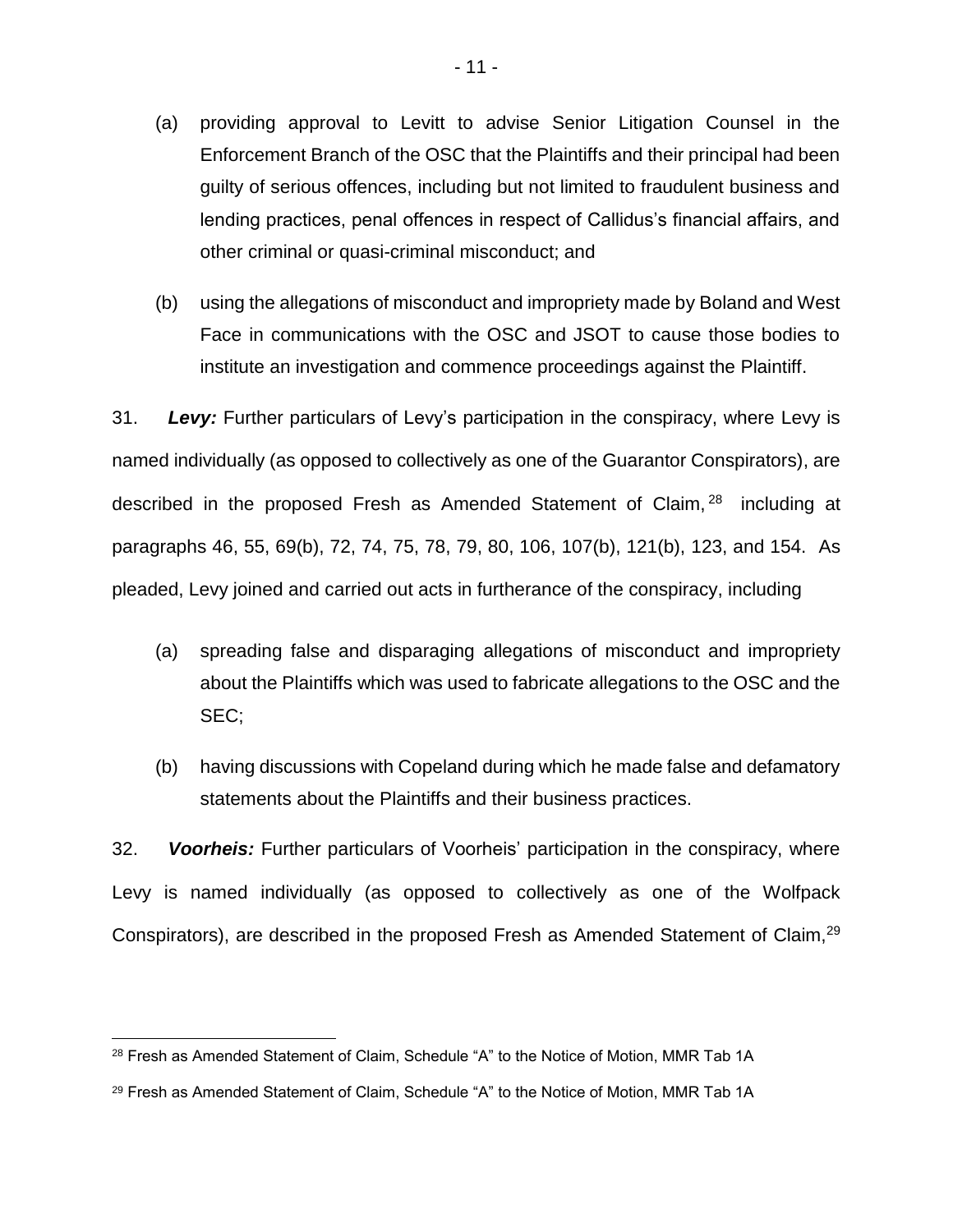including at paragraphs 71, 77, 79, 80, 81, 83, 84, 102, 108(a) 121, and 124. As pleaded, Voorheis joined and carried out acts in furtherance of the conspiracy, including by,

- (a) informing Levy that Voorheis intended to strike about at the Plaintiffs and their principal Newton Glassman;
- (b) agreeing with the other conspirators to make allegations to file false complaints with the OSC alleging fraud and other similar quasi-criminal conduct;
- (c) encouraging the Anson Defendants to support the planned short attack;
- (d) contacting Anderson and Clarity and encouraging them to participate in the conspiracy and in the upcoming wave of short attacks against Callidus;
- (e) short selling stock in Callidus.

33. *Livesey:* Further particulars of Levy's participation in the conspiracy, where Livesey is named individually (as opposed to collectively as one of the Wolfpack Conspirators), are described in the proposed Fresh as Amended Statement of Claim,<sup>30</sup> including at paragraphs 66, 67, 68, 89, 108(a), 138, 139, 140, 144, and 182. As pleaded, Livesey joined and carried out acts in furtherance of the conspiracy, including

- (a) frequently communicating with the other Guarantor Conspirators and Wolfpack Conspirators to provide his support, assistance, encouragement and advice to them in their concerted action against the Plaintiffs;
- (b) writing a false and disparaging article about the Plaintiffs and Glassman;
- (c) offering to be a source to provide false information about Catalyst; and

 $\overline{a}$ <sup>30</sup> Fresh as Amended Statement of Claim, Schedule "A" to the Notice of Motion, MMR Tab 1A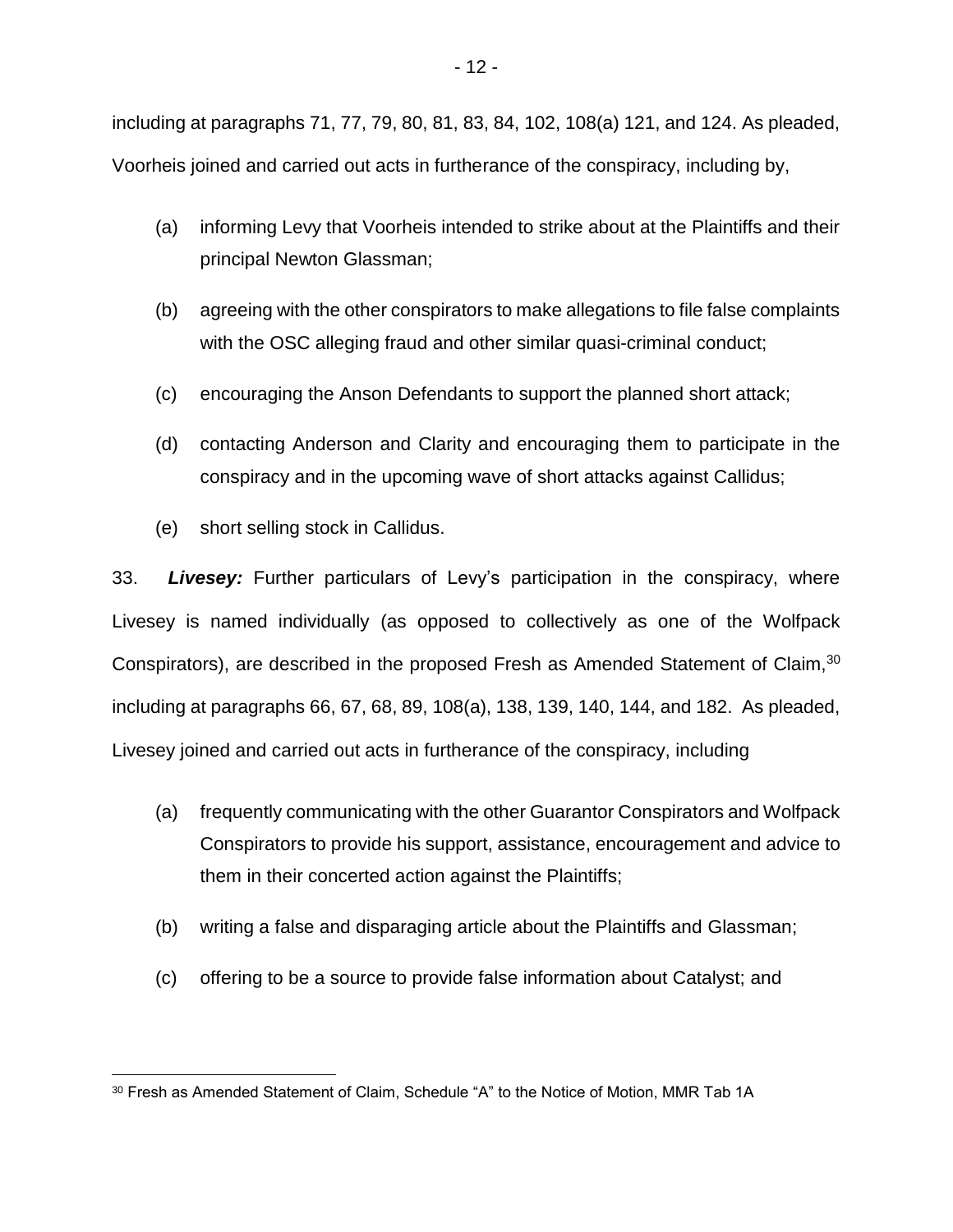(d) continuing his efforts to publish false and disparaging articles about the Plaintiffs following the short attack.

34. *Canaccord Genuity / Langstaff:* Particulars of Canaccord Genuity's participation in the conspiracy, through its employee Langstaff, are described in the proposed Fresh as Amended Statement of Claim,<sup>31</sup> including at paragraphs 197 to 198. As pleaded, Canaccord Genuity, through its employee Langstaff:

- (a) falsely alleged that,
	- (i) Catalyst and Callidus had circulated false valuations about their assets and were guilty of fraud by selling assets at inflated prices;
	- (ii) Callidus engaged in an undisclosed related party transaction to hide losses; and
	- (iii) independent appraisers of Callidus were "on the take";
- (b) gave advice to one of the Wolfpack Conspirators to "short" Callidus (for which he was reprimanded by Canaccord Genuity); and
- (c) facilitated and executed the short selling trading to the harm of the Plaintiffs.

<sup>&</sup>lt;sup>31</sup> Fresh as Amended Statement of Claim, Schedule "A" to the Notice of Motion, MMR Tab 1A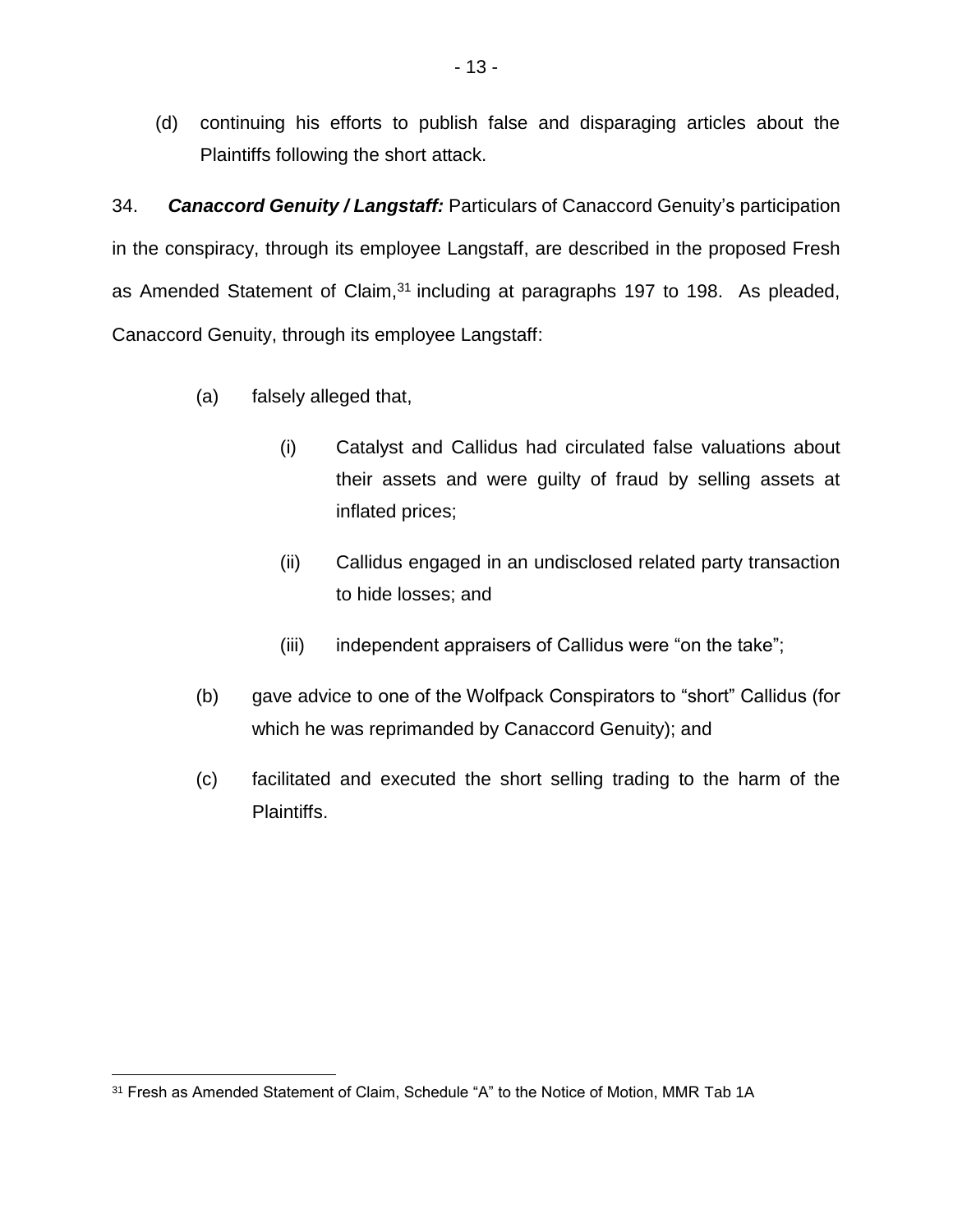#### *(b) Defamation*

35. The requirements for a pleading of defamation were addressed in *Lysko v Braley* as follows:

> These facts are the publication by the defendant, the words published, that they were published of the claimant, (where necessary) the facts relied on as causing them to be understood as defamatory or as referring to the claimant and knowledge of these facts by those to whom the words were published, and, where the words are slander not actionable per se, any additional facts making them actionable, such as that they were calculated to disparage the plaintiff in an office held by him or that they have caused special damage.<sup>32</sup>

36. Paragraphs 153 to 154 and 183 to 190 of the proposed Fresh as Amended Statement of Claim particularize the false and defamatory statements (the "**Defamatory Words**") including but not limited to the following:

- (a) Catalyst and Callidus were under active investigation by the Toronto police department and various regulators, including the OSC and the Alberta Securities Commission, regarding accounting irregularities, securities fraud and other criminal misconduct;
- (b) Callidus and Catalyst failed to decrease the valuations of their loan collateral when companies in the Callidus portfolio ceased making interest payments or only made partial payments.
- (c) Callidus and Catalyst engaged in fraud by misleading borrowers about deal terms in order to withhold funds from borrowers at critical times and to allow

<sup>32</sup> *Lysko v Braley*, 2006 CarswellOnt 1758 (CA) at para 91 MBOA Tab 5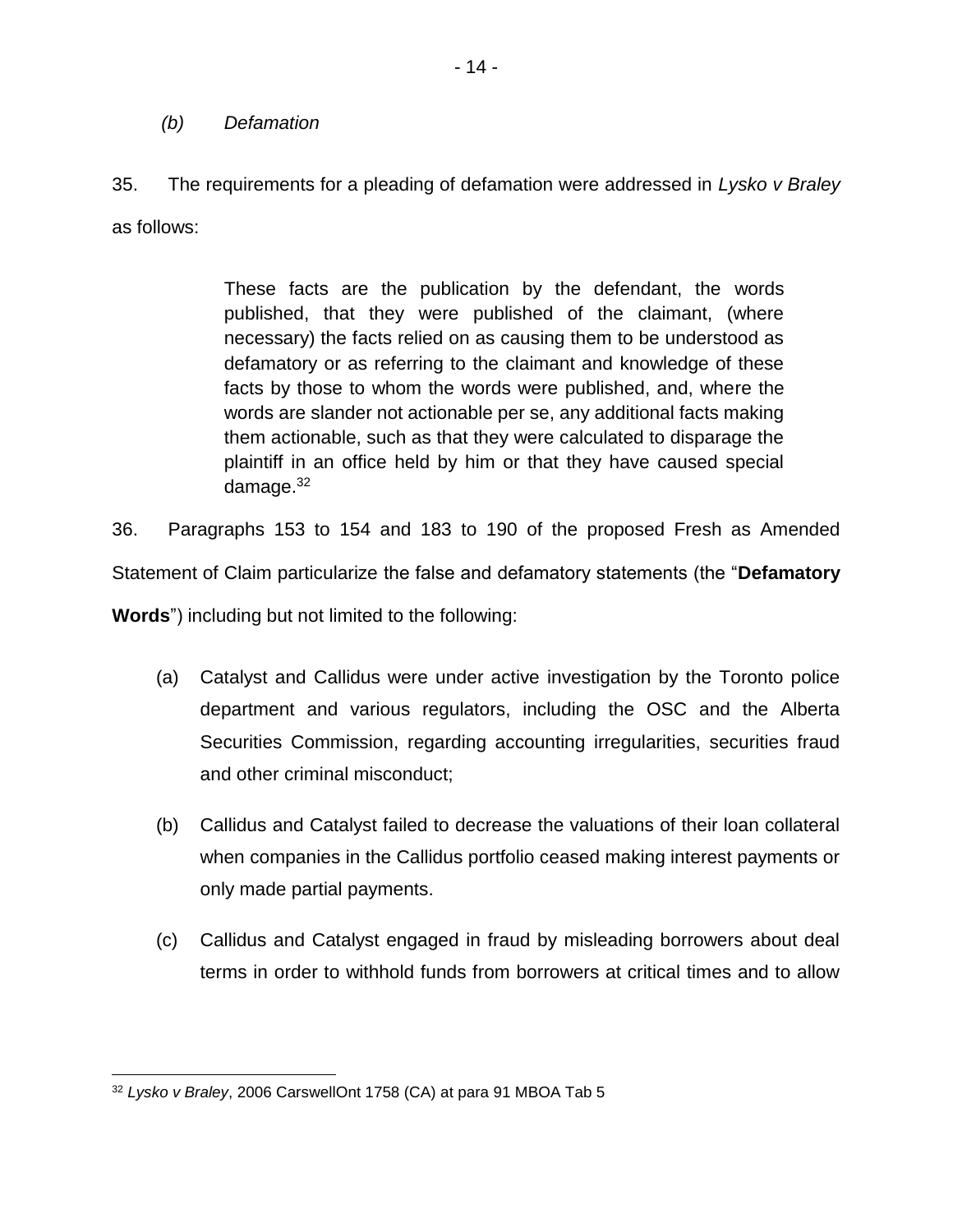the debt to balloon in order to assume control and ultimately ownership of borrowers.

- (d) Catalyst misled its investors about the valuation of assets held in Catalyst's investment portfolios to collect fees and other payments to which it was not entitled and that Callidus had misled its borrowers about loans extended to them by Callidus.
- (e) Callidus and Catalyst falsely certified that their financial statements were prepared in accordance with IFRS and, in particular, that they failed to conduct an appropriate impairment analysis on the assets of the Callidus borrowers and Catalyst funds despite disclosures in their financial statements that such analysis had been done.

37. The proposed Fresh as Amended Statement of Claim alleges the Defamatory Words were uttered by or with the active encouragement and support of Duhamel and Levy, and other Guarantor Conspirators, to Copeland, at the direction of the Wolfpack Conspirators (including Voorheis and Livesey). The proposed pleading also sets out the meaning of the words and the manner in which the words were understood to mean.

38. As pleaded, Voorheis, Livesey and the other Wolfpack Conspirators, as well as Levy and Duhamel and the other Guarantor Conspirators, and Langstaff / Canaccord Genuity participated in a common design to publish the Defamatory Words.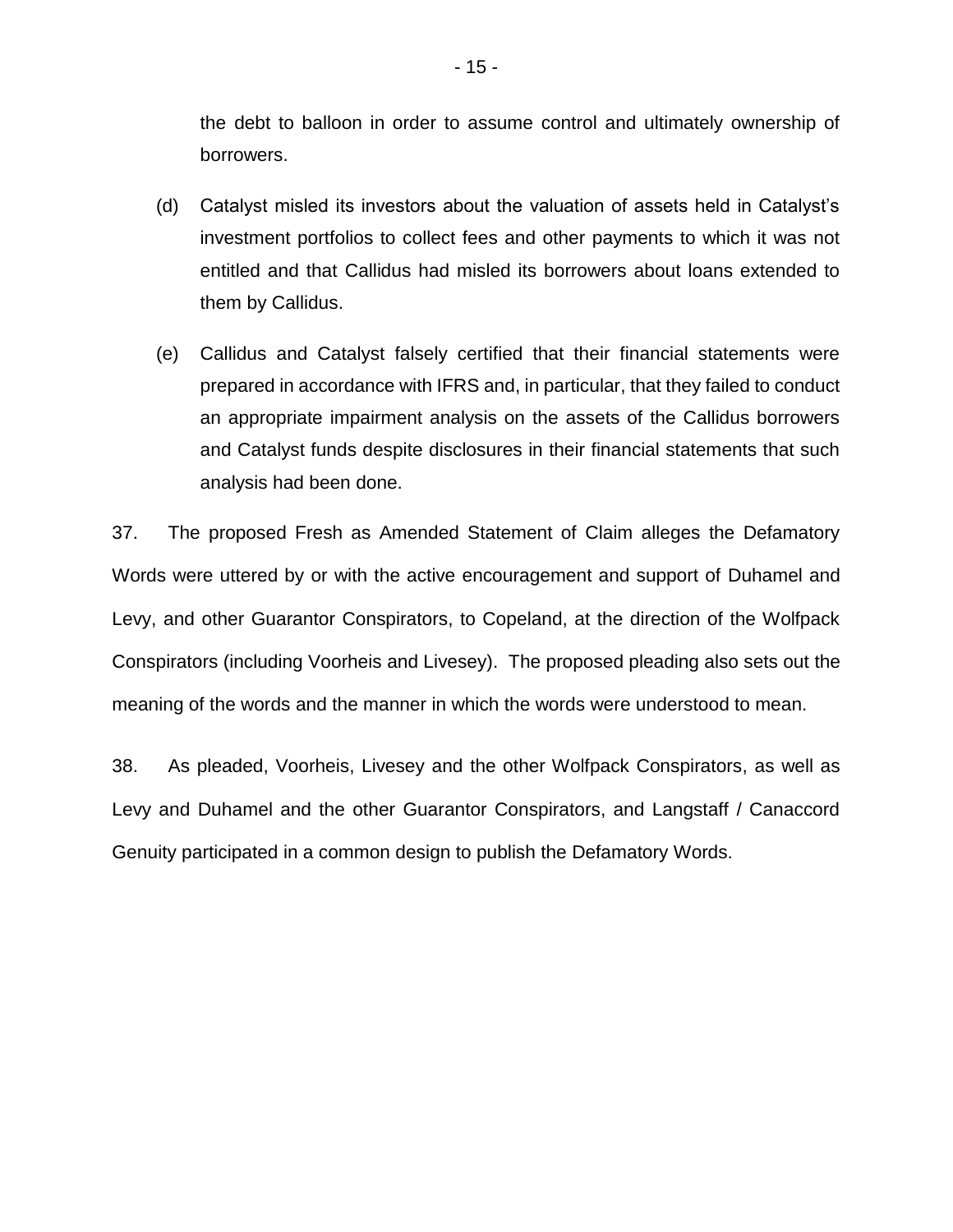#### *(c) Intentional Interference with Economic Relations*

39. Intentional interference with economic relations is a tort available in three-party situations in which a defendant commits an unlawful act against a third party with the intention of causing economic harm to the plaintiff.<sup>33</sup>

40. Paragraph 203 to 206 of the proposed Fresh as Amended Statement of Claim plead material facts identifying (i) the proposed Defendants' intentional unlawful acts in deceiving the third parties by conspiring to publish and in fact publishing the Defamatory Words; (ii) the identity of the affected third parties; and (iii) the harm suffered as a result of the Defendants' acts.

41. The third parties affected, as pleaded in paragraph 203 of the proposed Fresh as Amended Statement of Claim were, (i) investors in funds managed by Catalyst that held Callidus shares whose stock depreciated as a result of the Defendants' conduct; (ii) investors that sold shares in Callidus as a result of reading the Defamatory Words or in response to the resulting sell-off of Callidus shares;(iii) service providers such as appraisers engaged to appraise and alleged to have falsely valued borrowers' assets for the benefit of Callidus and Catalyst; and (iv) auditors, audit committee members and the independent directors of Callidus and Catalyst that are responsible for and allegedly failed to detect the supposed fraudulent activities carried out by the Plaintiffs.

<sup>33</sup> *AI Enterprises Ltd v Bram Enterprises Ltd*, 2014 SCC 12 at para 5 MBOA Tab 1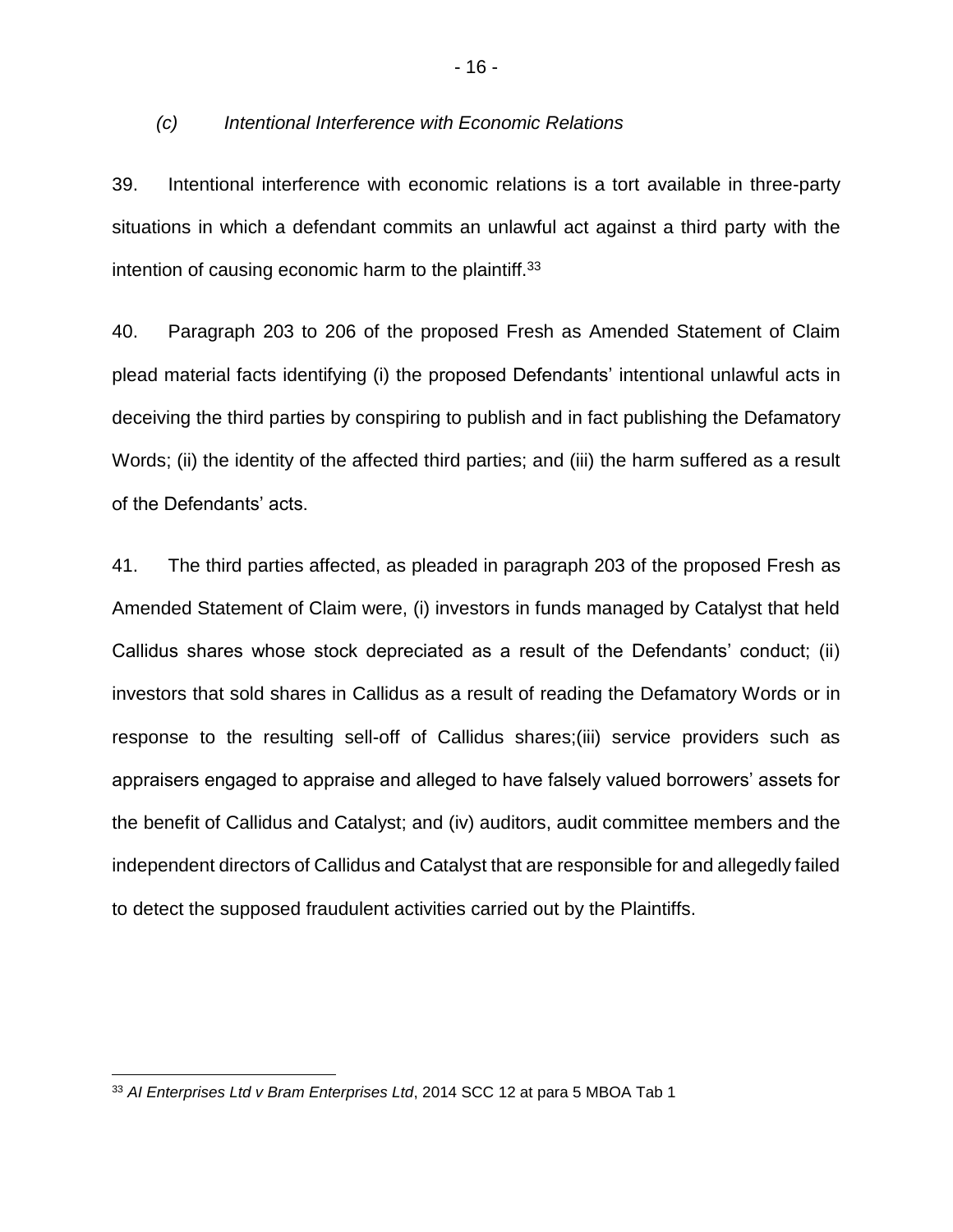### *(d) Breach of Duties by Canaccord Genuity / Langstaff*

42. Specific causes of action are advanced in the proposed Fresh as Amended Statement of Claim against Canaccord Genuity for:

- (a) vicarious liability for the acts and omissions of the Defendant Langstaff, an employee of Canaccord Genuity, who carried out acts harmful to the Plaintiffs in the course and scope of his employment; $34$
- (b) breach of duties of loyalty, honesty and fair dealing as well as fiduciary duties to the Plaintiffs in Canaccord Genuity's roles, *inter alia*, as advisors and consultants for the Plaintiffs and "market maker" for the trading in Callidus publicly traded shares; <sup>35</sup> and
- (c) negligence for failing to properly supervise and monitor Langstaff and implement effective measures and safeguards to ensure that he complied with Canaccord Genuity's policies to not engage in any communication or activity harmful to the Plaintiff.<sup>36</sup>

43. As pleaded in paragraphs 195 to 196 of the proposed Fresh as Amended Statement of Claim, it is alleged that Canaccord Genuity owed duties to the Plaintiffs, including duties to

(a) Act honestly, in good faith and in the best interests of the Plaintiffs;

 $\overline{a}$ <sup>34</sup> *Bazley v Curry*, [1999] 2 SCR 534 at para 41 MBOA Tab 3

<sup>35</sup> *Alberta v Elder Advocates of Alberta Society*, 2011 SCC 24 at paras 27-36 MBOA Tab 2; *Hunt v TD Securities Inc*, 2003 CarswellOnt 3141 (CA) at para 40, leave to appeal to SCC refused 2004 CarswellOnt 1610 (SCC) MBOA Tab 4

<sup>36</sup> *Mustapha v Culligan of Canada Ltd*, 2008 SCC 27 at para 3 MBOA Tab 6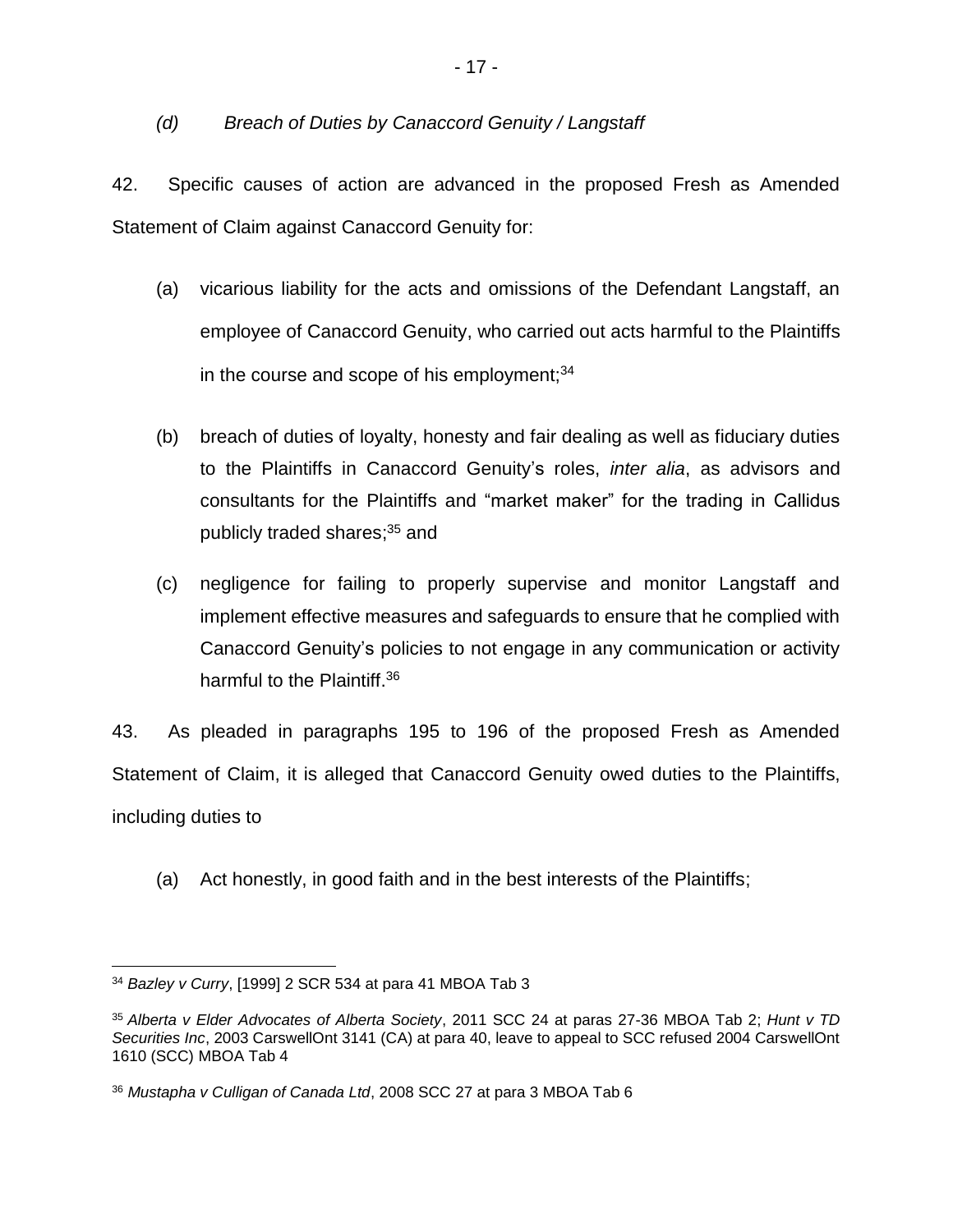- (b) Avoid any conflict of interest between the Plaintiffs and Canaccord Genuity or between the Plaintiffs and other clients of Canaccord Genuity;
- (c) Refrain from preferring or acting in the interests of Canaccord Genuity or its other clients over the interests of and to the harm of the Plaintiffs;
- (d) Refrain from engaging in or agreeing, assisting or encouraging others to engage in activities that were intended to harm the Plaintiffs;
- (e) Refrain from disparaging the business and affairs of the Plaintiffs; and
- (f) Not to falsely allege that Callidus business was a fraud and to advise that shortselling of Callidus shares should be undertaken on the strength of this allegation.

44. As pleaded in paragraphs 197 and 198 of the proposed Fresh as Amended Statement of Claim, Canaccord Genuity breached these duties, and is vicariously liable for Langstaff's conduct, *inter alia*, making false and harmful allegations about the Plaintiffs, giving advice to "short" Callidus stock, and facilitating and executing the short selling campaign to the detriment of the Plaintiffs,

45. In addition, as pleaded in paragraphs 199 to 202 of the proposed Fresh as Amended Statement of Claim, Canaccord Genuity breached its independent duty of care in negligence by failing to properly supervise Langstaff and implement effective safeguards to ensure that he did not engage in any communication or activity harmful to the Plaintiffs while employed by Canaccord Genuity.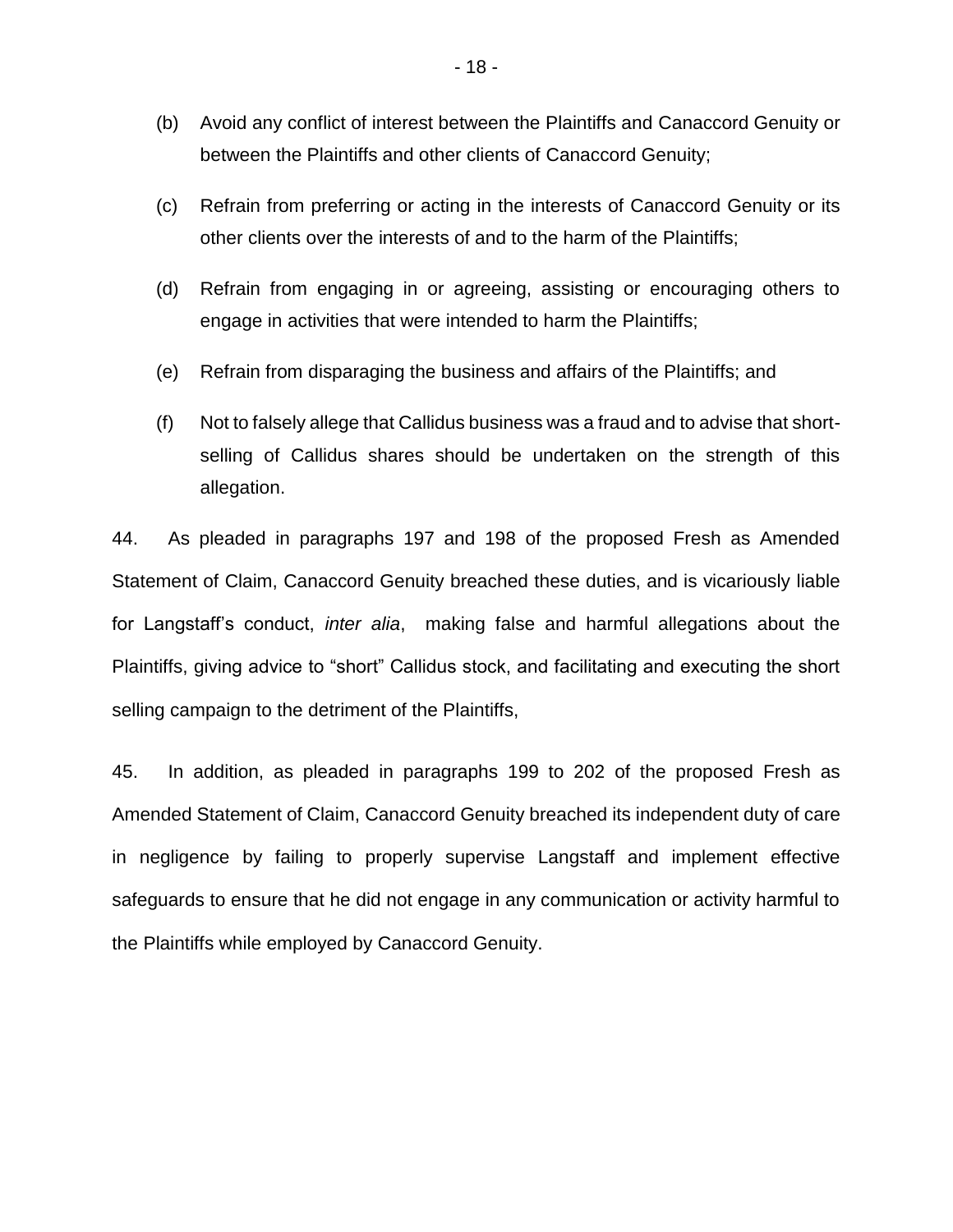#### **D. Discretion Under Rule 5.04(2) is Satisfied**

46. Amendments to add parties should be presumptively approved, unless there is an abuse of the court process or non-compensable prejudice.<sup>37</sup>

47. While under rule 5.04(2), the court has the discretion to deny the amendment in the absence of non-compensable prejudice, such discretion should not be invoked often. Added complication to the action and increased work and legal expense is not the type of non-compensable prejudice envisioned by rules 26 and  $5.04(2).^{38}$ 

48. Absent an abuse of the court process or non-compensable prejudice, it is preferable to add parties rather than commence a new action against the proposed defendants and then seek to join the actions together. Litigants ought to avoid such costly and time consuming processes.

#### **E. Joinder is Necessary and Appropriate**

49. The claims against the proposed new Defendants involve the same questions of fact and law as those involving the current Defendants. As pleaded in the proposed Fresh as Amended Statement of Claim, the proposed Defendants are plead to have engaged in the same conspiracy to harm the Defendants and participated in the same common design to defame and disparage the Plaintiffs.

 $\overline{a}$ <sup>37</sup> *Schembri v Way*, 2012 ONCA 620 at para 25 MBOA Tab 9

<sup>38</sup> *Steel Tree Structures Ltd v Gemco Solar Inc*, 2016 ONSC 955 (Div Ct) at para 24 MBOA Tab 11; *Schembri v Way*, 2012 ONCA 620 at para 44 MBOA Tab 9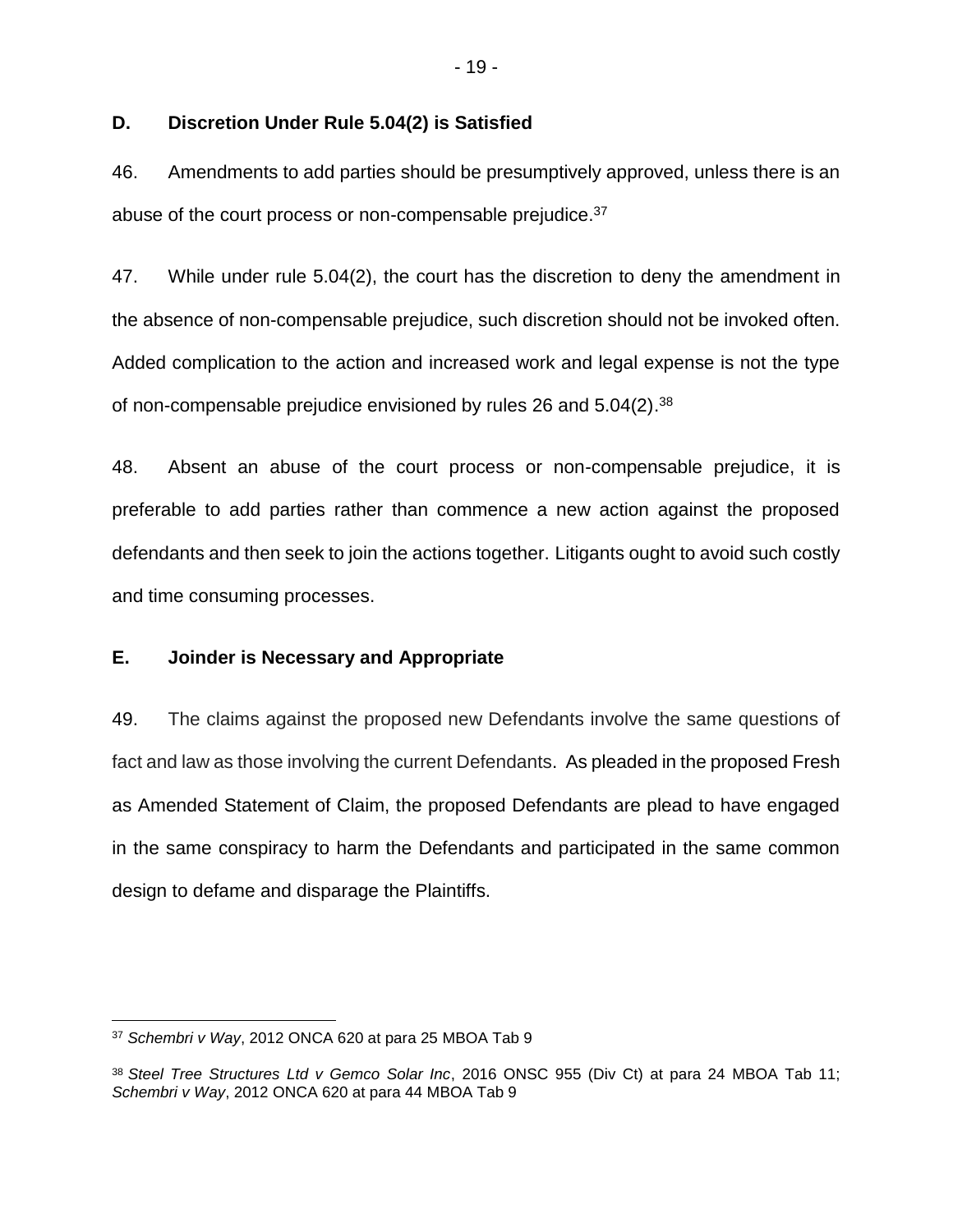50. Similarly, with respect to Canaccord Genuity, the proposed amendments plead that Canaccord Genuity's duties overlap with those owed by Langstaff, both independently and based in vicarious liability.

51. Consequently, in order to adjudicate effectively and completely on the issues, it is appropriate and necessary to include the proposed Defendants as parties.

# **PART IV – ORDER REQUESTED**

52. The Plaintiffs therefore respectfully request that leave to amend the Amended Amended Statement of Claim be granted, with costs payable to the Plaintiffs by any responding Defendant opposing the motion.

ALL OF WHICH IS RESPECTFULLY SUBMITTED this 9<sup>th</sup> day of July, 2019.

"Benjamin Na" **Benjamin Na**

"Matthew Karabus" **Matthew Karabus**

Lawyers for the Plaintiffs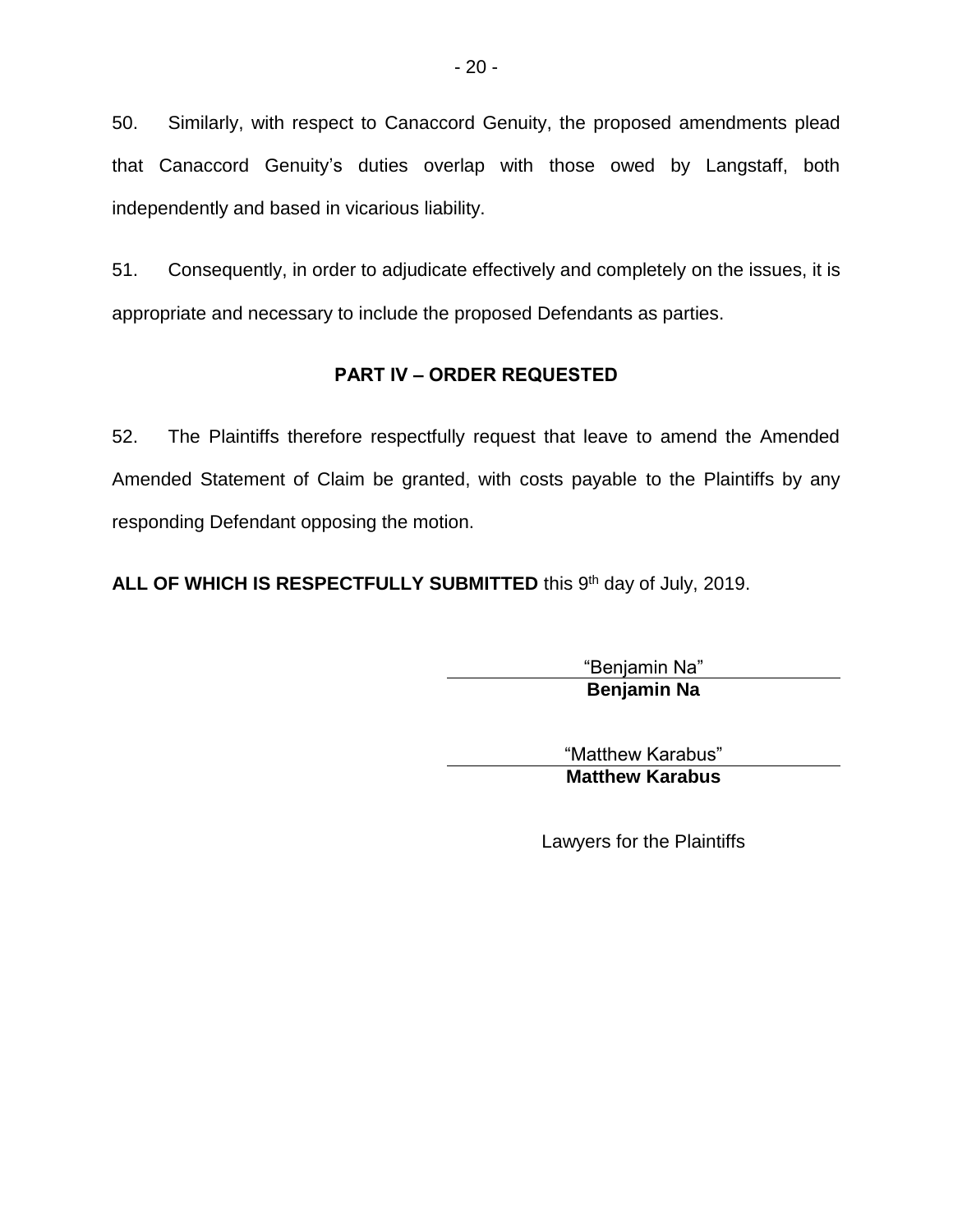# **SCHEDULE "A" – LIST OF AUTHORITIES**

## *Primary Sources*

- 1. *AI Enterprises Ltd v Bram Enterprises Ltd*, 2014 SCC 12
- 2. *Alberta v Elder Advocates of Alberta Society*, 2011 SCC 24
- 3. *Bazley v Curry*, [1999] 2 SCR 534
- 4. *Hunt v TD Securities Inc*, 2003 CarswellOnt 3141 (CA), leave to appeal to SCC refused 2004 CarswellOnt 1610 (SCC)
- 5. *Lysko v Braley*, 2006 CarswellOnt 1758 (CA)
- 6. *Mustapha v Culligan of Canada Ltd*, 2008 SCC 27
- 7. *Plante v Industrial Alliance Life Insurance Co*, [2003] OJ No 3034 (Master)
- 8. *Rooplal v Fodor*, 2018 ONSC 399
- 9. *Schembri v Way,* 2012 ONCA 620
- 10. *Seaway Trust Co. v Markle*, 1988 CarswellOnt 343 (Master)
- 11. *Steel Tree Structures Ltd v Gemco Solar Inc,* 2016 ONSC 955 (Div Ct)
- 12. *WCL Capital Group Inc v Google LLC*, 2019 ONSC 947

#### *Secondary Sources*

13. Paul M. Perell & John W. Morden, *The Law of Civil Procedure in Ontario*, 1st ed (Markham, ON: LexisNexis Canada Inc., 2010)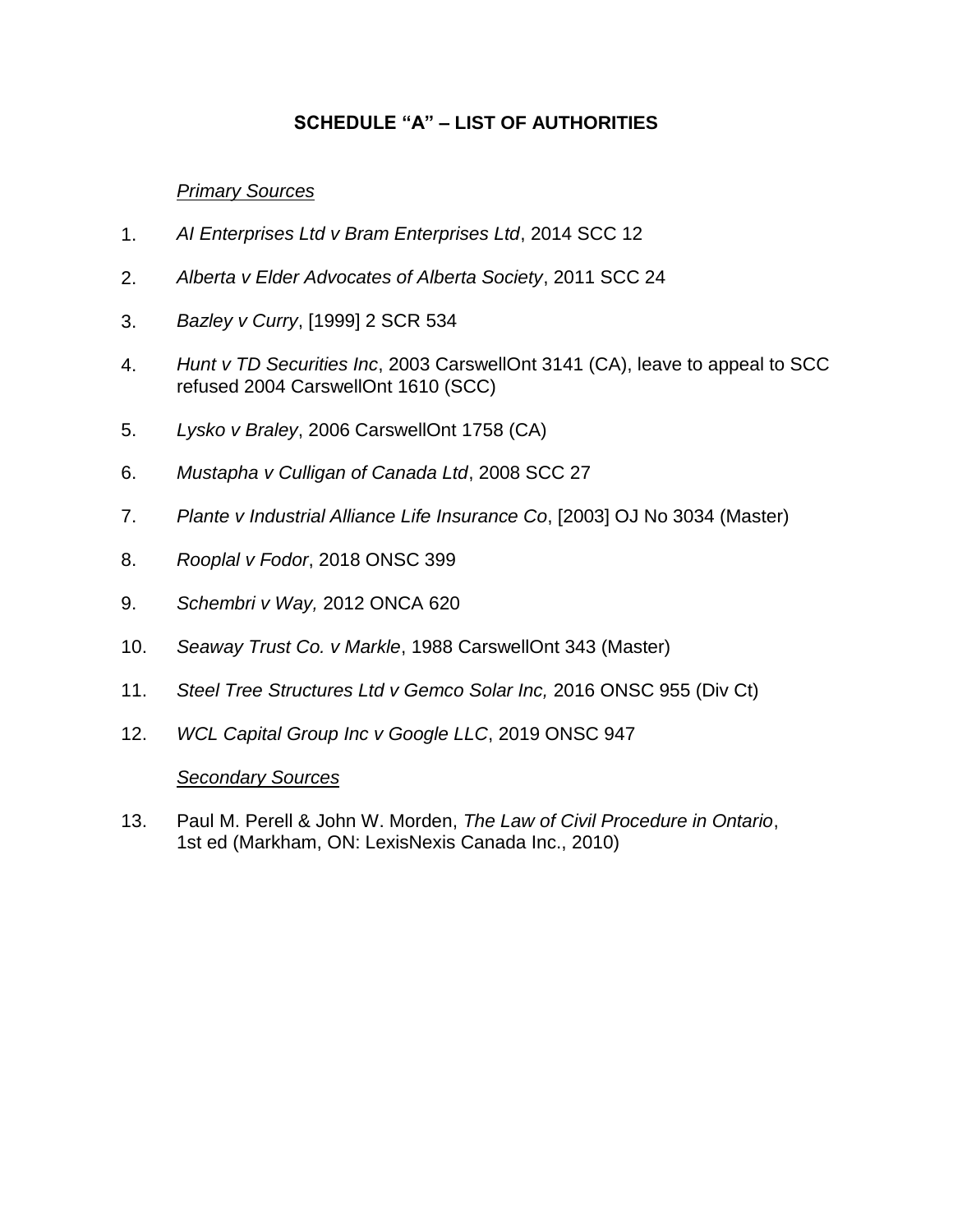# **SCHEDULE "B" – STATUTES AND REGULATIONS**

# *Courts of Justice Act*, R.S.O. 1990, c. C.43

#### **Multiplicity of proceedings**

**138** As far as possible, multiplicity of legal proceedings shall be avoided.

# *Rules of Civil Procedure*, RRO 1990, Reg 194

#### **INTERPRETATION**

### *General Principle*

**1.04** (1) These rules shall be liberally construed to secure the just, most expeditious and least expensive determination of every civil proceeding on its merits.

…

# **JOINDER OF PARTIES**

…

### *Multiple Defendants or Respondents*

**5.02** (2) Two or more persons may be joined as defendants or respondents where,

- (a) there are asserted against them, whether jointly, severally or in the alternative, any claims to relief arising out of the same transaction or occurrence, or series of transactions or occurrences;
- (b) a common question of law or fact may arise in the proceeding;
- (c) there is doubt as to the person or persons from whom the plaintiff or applicant is entitled to relief;
- (d) damage or loss has been caused to the same plaintiff or applicant by more than one person, whether or not there is any factual connection between the several claims apart from the involvement of the plaintiff or applicant, and there is doubt as to the person or persons from whom the plaintiff or applicant is entitled to relief or the respective amounts for which each may be liable; or
- (e) it appears that their being joined in the same proceeding may promote the convenient administration of justice.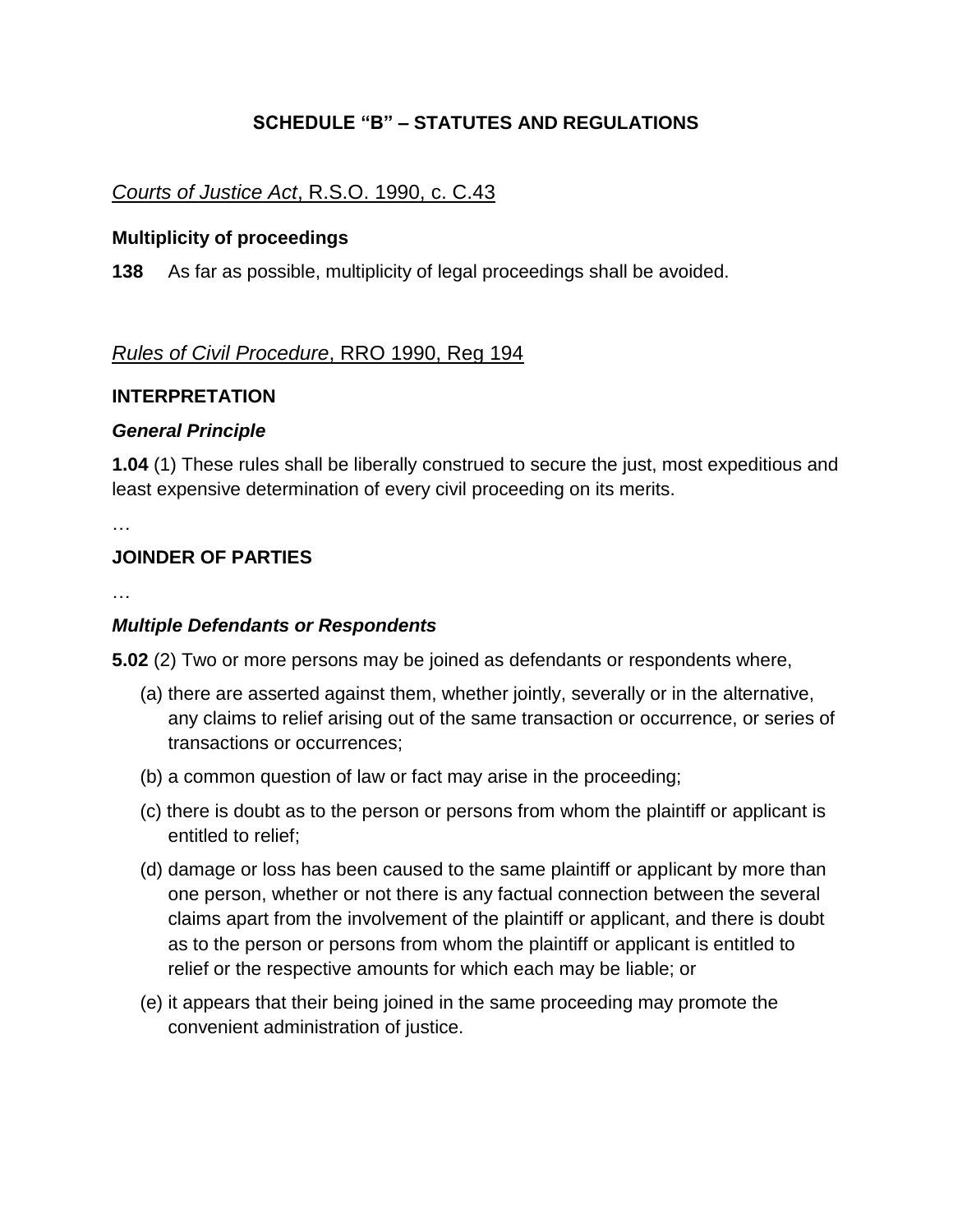# **JOINDER OF NECESSARY PARTIES**

# *General Rule*

**5.03** (1) Every person whose presence is necessary to enable the court to adjudicate effectively and completely on the issues in a proceeding shall be joined as a party to the proceeding.

…

# *Power of Court to Add Parties*

**5.03** (4) The court may order that any person who ought to have been joined as a party or whose presence as a party is necessary to enable the court to adjudicate effectively and completely on the issues in the proceeding shall be added as a party.

# **MISJOINDER, NON-JOINDER AND PARTIES INCORRECTLY NAMED**

…

# *Adding, Deleting or Substituting Parties*

**5.04** (2) At any stage of a proceeding the court may by order add, delete or substitute a party or correct the name of a party incorrectly named, on such terms as are just, unless prejudice would result that could not be compensated for by costs or an adjournment.

…

# **HOW PROCEEDINGS COMMENCED**

# *By Issuing Originating Process*

**14.01** (1) A proceeding shall be commenced by the issuing of an originating process.

…

**14.01** (4) A party may rely on a fact that occurs after the commencement of a proceeding, even though the fact gives rise to a new claim or defence, and, if necessary, may move to amend an originating process or pleading to allege the fact.

…

# **RULE 26 AMENDMENT OF PLEADINGS**

# **GENERAL POWER OF COURT**

**26.01** On motion at any stage of an action the court shall grant leave to amend a pleading on such terms as are just, unless prejudice would result that could not be compensated for by costs or an adjournment.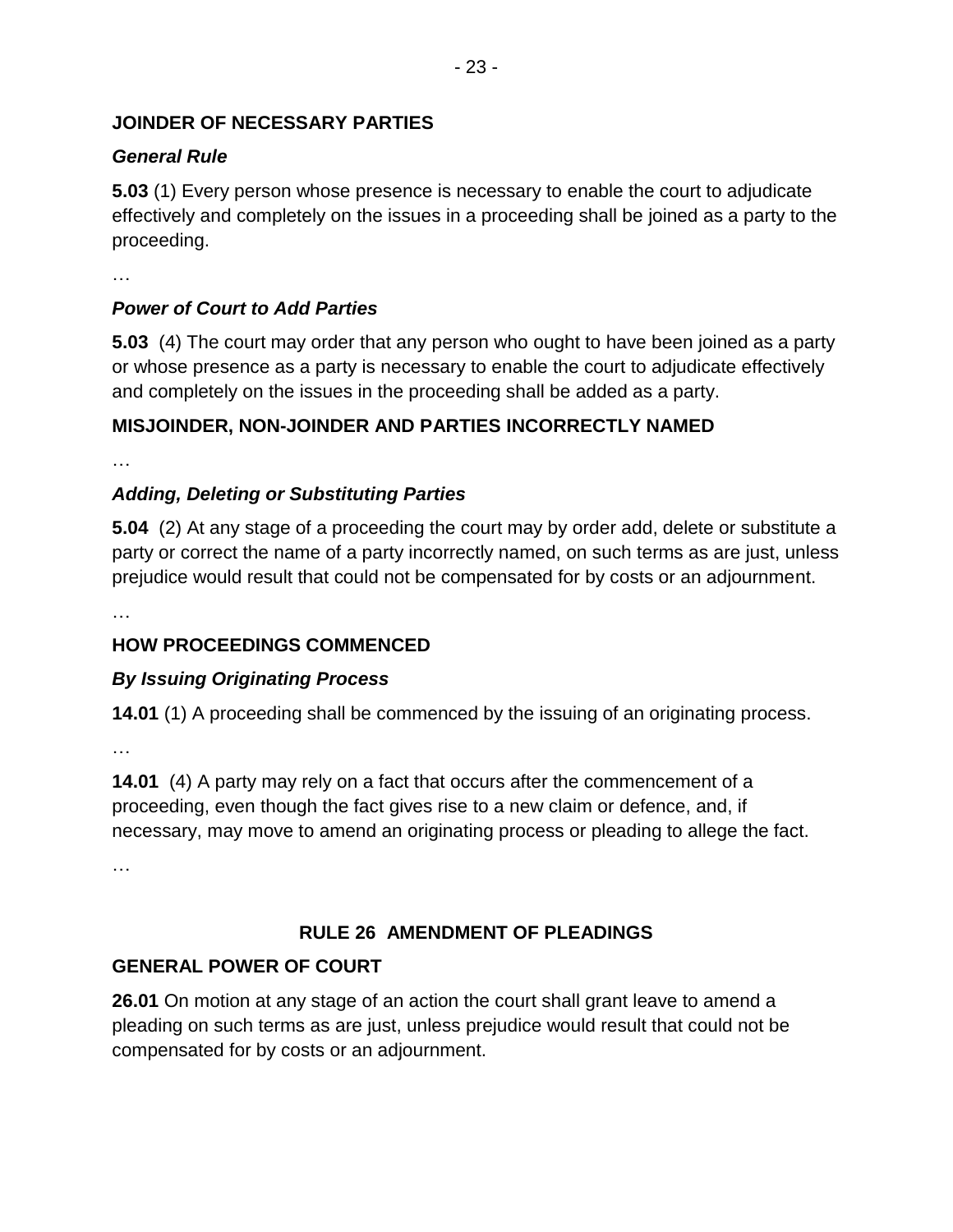## **WHEN AMENDMENTS MAY BE MADE**

**26.02** A party may amend the party's pleading,

(a) without leave, before the close of pleadings, if the amendment does not include or necessitate the addition, deletion or substitution of a party to the action;

(b) on filing the consent of all parties and, where a person is to be added or substituted as a party, the person's consent; or

(c) with leave of the court.